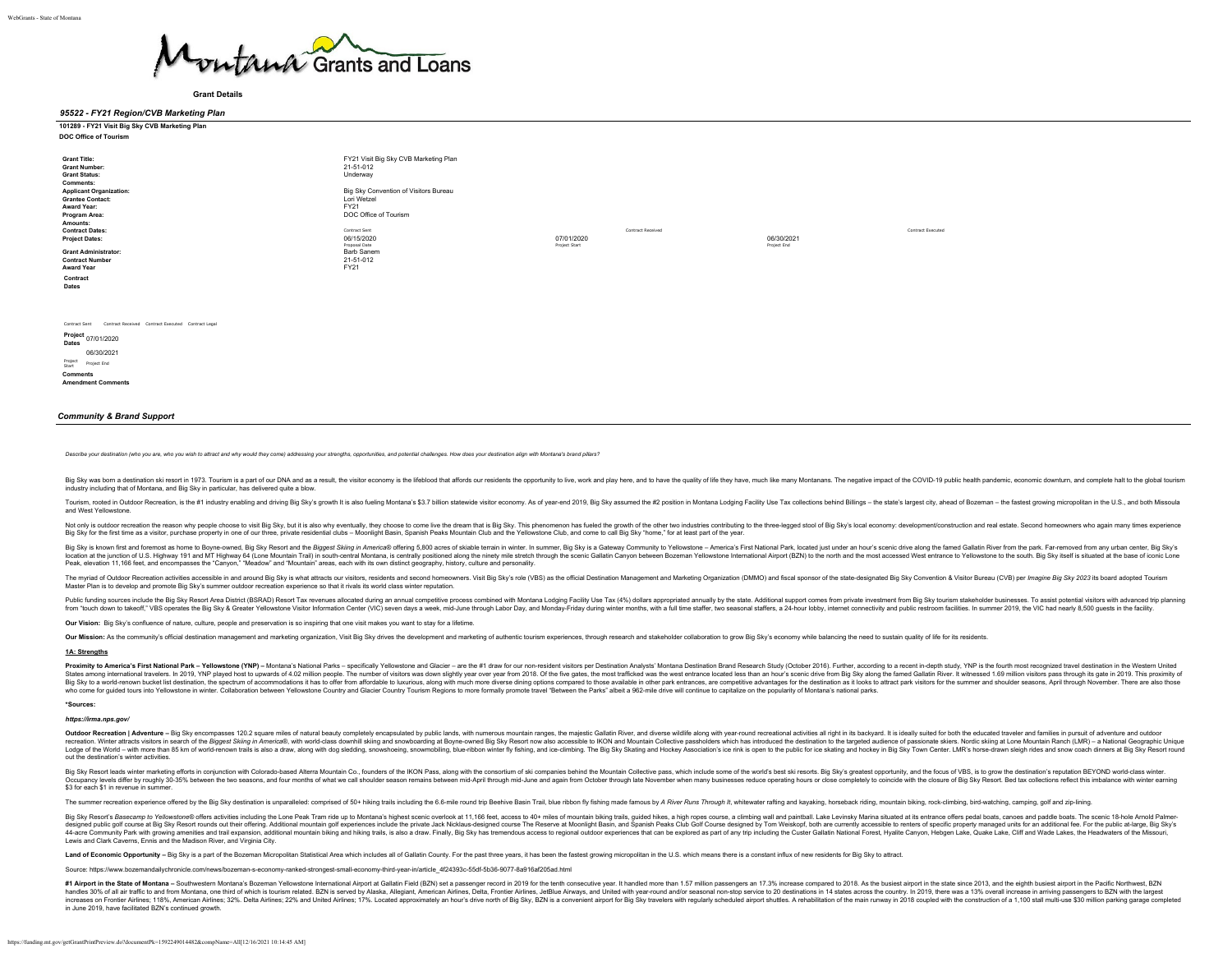#### Source:<https://bozemanairport.com/reports-and-statistics>

Sense of Arrival in Big Sky - Big Sky, historically has attempted to attract visitors traveling on the US Highway 191 corridor to/from Yellowstone. However, the intersection at Montana Highway 64, the main artery into and community. As a result, many cars simply drive past the entrance to Big Sky. VBS continues to work with new landlord (summer 2018) of The Corner Property to develop signage and an entryway designation to contribute a sense

#### **First Branded Hotel | Home to One of the Largest Convention Properties in Montana**

Big Sky's first branded property, The Wilson Hotel - Residence Inn by Marriott opened in late May 2019 and continues to introduce the destination to the world's largest hotel company's audience of millions of Marriott Bonv diversative market non-resident visitors due to its proximity to the vibrant weekly and special activities and events that take place right outside its doors on the Town Center Plaza. The Wilson's conference facture states capable of hosting 750 guests. It is one of the largest facilities of its kind in Montana, able to attract national and international corporations and organizations for conferences.

Vibrant Eventdriven Destination – Big Sky's full-time resident poulation is appromately 3,000. But during peak periods but it can sevent on the as many as f5,000 people here. Beyond its understore, and assume that but in t Farmer's Market with 100+ vendors, Big Sky PBR voted Event of the Year seven times along with a new music festivals Peak to Sky. On the mountain, Big Sky Resort's Craft Beer Festival and Vine & Dine, along with Moonlight M Grass. Competitive sporting events such as The Rut and Big Sky Kids' Adventure Games, World Free-skiing Tour circuit events, Sam Adams 3D Air & Apres Show, the Big Sky Biggie 50m/30m Mountain Bike Race and new Town to Trai

Technology/Research-VBS renewed its three-year contract with DestiMetrics in 2019. The goal of this relationship is to continue to gain market intelligence and lodging metrics for the North American mountain travel industr The management companies contribute their confidential data to DestiMetrics. It is then compiled and shared in appregate via monthly reports outlining lodging performance based on Daily Occupancy Rates, Average Daily Rates can be shared with the businesses throughout the destination to assist them with staffing levels and inventory purchases. And finally, with each monthly report, DestiMetrics provides a market overview and comparison of the conference call and quarterly in-person meetings are held to discuss the qualitative impacts contributing to quantitative picture painted by the data.

#### **1B: Potential Challenges**

#### **COVID-19 Public Health Pandemic and Economic Crisis**

On January 31, 2020 the U.S. Department of Health declared a public health energency effective January 27 following the Vibra Municipal Health Commission, China report of [a cluster of cases of](https://www.who.int/csr/don/05-january-2020-pneumonia-of-unkown-cause-china/en/) personnois in Monteral expect or Steve Bullock issued Executive Orders 2-2020 and 3-2020 which declared a state of emergency in Montana due to the global outbreak of COVID-19. The first four positive cases for coronavirus in Montana were confirmed the

The events that followed were unfathomable: closure of Montana's public K-12 schools on March 16, and on March 16, and on March 16, and on March 16, and on March 16, and on March 16, and on Mich in Sod service and alcoholi theaters, concert halls, bowling alleys, bingo halls, and music halls. Here in Big Sky, Boyne-owned Big Sky Resort announced on Sunday, March 15 that the Resort was closing effective Monday, March 16.

On March 24 Yellowstone and Teton National Parks announced their closure to visitors until further notice. Big Sky as a Gateway Community to Yellowstone, has as a result seen negative impacts on the upcoming summer season

On March 24, Governor Bullock mandated effective March 25 social distancing measures and that non-essential social and recreational gatherings of individuals outside of home or place of residence of greater than 10 people

On March 30, under the state of emergency declaration, the Governor instituted a 14 Self-Quarantine for any persons coming to Montana from another state or country for non-work-related purposes including Montana residents **This order remains in effect "indefinitely".**

As of Monday, April 4, Montana has 455 total confirmed cases of COVID-19 with 146 in Gallatin County where Big Sky mostly resides

Tourism as a result is at a complete standstill.

#### **Phased Re-Opening of Montana | Yellowstone – Glacier National Parks**

On April 22, Governor Bullock announced a plan that outlined the phased reopening of Montana. Effective Sunday, April 26, the "stay-at-home" order for individuals was lifted. Beginning Monday, April 27, Main Street and ret can be maintained. This includes outdoor recreation sites, so long as they adverted by a the reduced by the maintain person include and exercise frequent sanitation problems in the facture and problems and reduced as a bec as movie and performance theaters, concert halls, bowling alleys, bingo halls, and music halls remain closed.

Again, as of March 24, Yellowstone National Park is closed to visitors. An announcement is expected within the next two weeks as to its phased recopening. Concessionaires like Xanterra have already severely limited and del

The U.S. Travel Association issued "Travel in the New Normal" guidance on Monday, May 4<sup>th</sup> which focused on six main areas.

- 1. Travel businesses should adapt operations, modify employee practices and/or redesign public spaces to help protect employees and customers.
- 2. Travel businesses should consider implementing touchless solutions, where practical, to limit the opportunity for virus transmission while also enabling a positive travel experience.
- 3. Travel businesses should adopt and implement enhanced sanitation procedures specifically designed to combat the transmission of COVID-19.
- 4. Travel businesses should promote health screening measures for employees and isolate workers with possible COVID-19 symptoms and provide health resources to customers. 5. Travel businesses should establish a set of procedures aligned with CDC guidance should an employee test positive for COVID-19.
- 6. Travel businesses should follow best practices in food and beverage service to promote health of employees and customers.

**Disruption of the Airline Industry | Impact on (BZN)**

Nationally, passenger numbers have stabilized at 95% of normal. At BZN May flights are mostly set with daily to Seattle, Salt Lake City, Denver and Dallas, and less than daily to Las Vegas, Phoenix/Mesa and Long Beach. It

Workforce/Affordable Housing-The Montana Department of Labor and Industry (DLI) for the week of April 20-24 issued over 45,000 Unemployment Insurance payments totaling \$45 million as a result of COVID-19. There 8,587 initi claims filed since March 1<sup>51</sup>. The federally funded \$600/week pandemic expansion of unemployment insurance provided by the CARES Act coupled with Montana's low wages has made it that many displaced workers are now receivi program - international workers -- is resulting is a labor shortage for the Big Sky community. Further complicating the matter is that seasonal workers are housed in dormitory style accommodations. New federal regulations business can hire. YNP and its concessionaires are struggling with the same problem.

#### Source:<https://dli.mt.gov/>

Source: <https://www.uschamber.com/series/above-the-fold/unemployment-claims-amid-coronavirus-state-state-analysis>

Source:<https://www.nytimes.com/interactive/2020/04/23/business/economy/unemployment-benefits-stimulus-coronavirus.html?smid=li-share>

In addition 50% percent of Rin Sky's workforce commutes in daily per the 2019 Rin Sky Housing Assessment and Action Plan Report to WISW Consulting and this does ont include the transient construction trade workforce in 201 " adustration and the matter and the matter and the second matter and the second matter in the second matter and the matter of the matter and the matter and the matter and the matter and the matter and the matter and the m Gallatin County, is the fastest growing in the U.S. with significant in-migration. The resulting negative impact on businesses and their ability to attract and retain a qualified workforce is undenable. Recruitment continu residents of the hugely impacted urban areas dealing with coronavirus look to move to more remote communities.

#### Source:<https://bigskymontanahome.com/2019-big-sky-real-estate-market-report/>

Shoulder Seasons/Short Term Rentals -Two "Shoulder Seasons" exist in Big Sky, defined as the time when Big Sky Resort and many local businesses close or dramatically reduce operations, typically mid-April through mid-June, Yellowstone is duest and the start and the start of the start of the Anil Only guidd snow cach and snownbiling four enter in wher moths, which is not what wiself in the start and content in the start when the start when th affordable workforce housing. Those properties that remain available for long term rental see rents through the roof with individual bedrooms being rented out at amounts upwards of \$1,000/month for an individual, pricing o supporting local businesses, there would be less of a Shoulder Season to address.

Natural Events/Economic and Political Environment - SEE COVID-19 Public Health Pandemic and Economic Crisis. Big Sky is a destination rooted in outdoor recreation. Therefore, its tourism-based economy is impacted by natura factors and political challenges at a national and international level, such as a recession or decreased international visitation due to travel restrictions and political tensions, could negatively affect the number of vis tourism, or it will not be sustainable in the long term. Recent pressures on community infrastructure from increased winter visitation in peak periods have raised tensions among residents who are left to feel these impacts

Continued Threat to Funding for CVBs (DMOs)/Increase in MT Lodging Tax - Fvery Montana legislative Session the Montana I odging Facility Use and Sales Tax becomes a farget as a funding mechanism for other state programs fr instability for the 7 Tourism Regions and 19 CVBs makes it very difficult to focus on our work and plan for the future due to the constant need to defend this attack on and erestion of our busins makes means of constant ne visitation to the U.S. has declined as more and more destinations have become a choice for the traveling public. Further, if the trend to increase the MT Lodging Tax continues as was done in the 66<sup>th</sup> Montana Legislative Sky this is even more impactful due to the 3% Resort Tax levied locally. Currently we are at 11% with the potential to be at 12% should the proposed 1% Increase for Infrastructure pass with the May 5<sup>th</sup> School and Special

### **1C: Opport**

NEW Legislation: Senate Bill 241 (SB 241)- The ten Resort Tax Areas/Communities within Montana, whose local resident populations are dwarfed by the number of visitors they play host to each year, were successful at the 66<sup></sup> vote in the May 5<sup>th</sup> School and Special Election. It will fund specific infrastructure projects to address water, sewer, capacity, water quality and the development of future affordable housing. Much of this infrastructur 1% since the build out is addressing peak capacity not local resident population need, is critical. Our voice is our vote, so hopefully Big Sky will vote YES.

Yellowstone National Park Corridor/Summer Messaging - As was stated in Strengths, Big Sky's position adjacent to Yellowstone National Park is a primany driver for summer visitation and a point of differentiation from other it remains a strong growth opportunity. Big Sky is a Gateway Community Partner to Yellowstone Forever, YNP's philanthropic arm, and the National Park Service and continues to explore ways to collaborate. The familiarity of Park.

Increased Connectivity and Mobility-BZN announced new air service for Winter 19/20 including American daily to Chicago, Delta seasonal to Detroit and daily to Seattle. For the summer 2020 season beginning June, new seasona announced. Sun Country Airlines also announced new seasonal nonstop service to Minneapolis-St. Paul. In April 2019, work to expand the terminal at BZN began. This \$27 million project will add 70,000 square feet to the west bridges, a larger terminal apron to serve more planes and space for future development. The expansion and addition of new air service, meaning more and easier access to Montana, are key factors contributing to Big Sky's in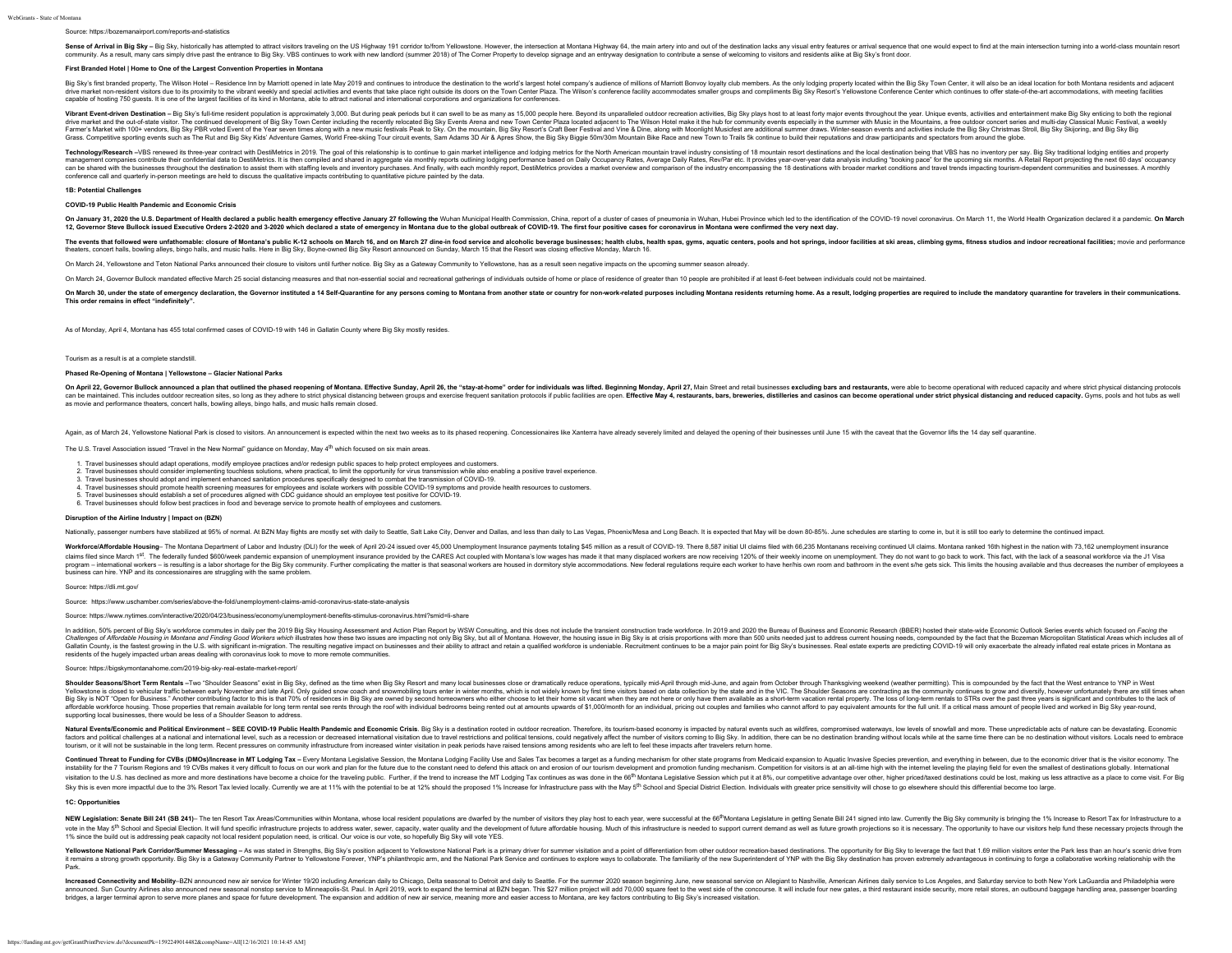#### rce: [https://bozemanairport.com/article-378](https://bozemanairport.com/2018enplanements)

#### **COMING 2021: Another NEW Hotel(s) and Second Large Convention Property**

The S400 million utra-buxuy Monday Big Shy at Shamin Pearly anounced in Spiember 2018 is currently under construction. Nestled with Big Sky 8.3.50-acre Spanish Pearly and state and subsect Scheme Scheme Scheme Scheme Schem the works, first the ultra-luxury One&Only in Moonlight Basin and the other in Big Sky Town Center, however further details have not yet been released.

Big Sky Resort's Big Sky 2025 Development Plan/Winter Messaging-Big Sky Resort's 10-year, \$150 million Big Sky 2025 Development Plan includes extensive mountain improvements and additional summer recreation activities; Mou enhancement will benefit the entire community and strengthe Big Sky reputation as one of the bromoutain resort desiminations in the USEN oncountain Media and only and the Windin Media and only and the present of the stande of "ring the bull," stein hosting, and ro-sham-bo to keep all ages entertained. Come spring, garage doors will open to Westward's new deck where the 21-and-over crowd can also partake in games of gelande quaffing which inv

#### **Big Sky Resort's Big Idea and VBS Sustainability Committee Births SNO**

In July 2019, with the beginning of the new fiscal year, Visit Big Sky convened a board-sanctioned Sustainability Committee to assist VBS in stewarding the Big Sky destination from a social, cultural and environmental pers (first accredited GSTC destination) and Jackson Hole have received. The criteria and indicators within Mountain IDEAL are organized into 4 categories: 1)Sustainable tourism management & monitoring, 2) Destination planning reduction.

Big Sky Resort's announcement on January 21, 2020, of a new sustainability initiative. The Big Picture, with a long-term goal to reach zero carbon emissions by 2030 has the destination moving in the right direction. This n and offsets, as well as a focus on reducing waste. This initiative also focuses on preserving the beauty and health of the ecosystems where the company operates.

One of the positive effects of COVID-19, with a ban on non-essential travel and some counties in complet lockdwn, has been the ablity to withere with the nour impact as eco-friendly. The state of the state in the state of

Source:<https://globalnews.booking.com/bookingcom-reveals-key-findings-from-its-2019-sustainable-travel-report>

#### **1D: Brand Pillars**

Montana is the fourth largest state by area yet the 44<sup>th</sup> most populated with just over 1 million residents. From this spring MONTANA's Brand Pillars that illustrate why it is The Last. Best. Place.

. Spectacular Unspoiled Nature -Montana's first brand pillar of spectacular unspoiled nature is addressed within all aspects of our marketing efforts. Visit Big Sky's paid and owned media leverage large, vivid imagery to d

- . Vibrant & Charming Small Towns -The States' second brand pillar is vibrant & charming small towns that serve as gateways to our natural wonders. Visit Big Sky's main goal is to increase brand awareness and immediate visi brands Big Sky with YNP in both winter and summer creatives. Big Sky is located 58 miles north of the west entrance of the park and truly serves as a gateway to those visiting YNP.
- . Breathtaking Experiences -Montana's last brand pillar emphasizes breathtaking experiences by day and relaxing hospitality at night. We accomplish a seamless use of this brand within our paid and owned media. When allowab Big Sky is a tourism-based economy, so our breathtaking experiences and relaxing hospitality is the base of our marketing message.

Big Sky, situated in southwest Montana exemplifies the MONTANA Brand Pillars, but so do many of the other amazing destinations throughout the state. What makes Big Sky unique? In May 2018 Visit Big Sky's Board of Directors makes Big Sky, Big Sky. The goal was to determine the core identity of this place which is at the epicenter of all experiences and stories enerated by this place, in addition to its alignment with the Montana Brand Pillars behalf. And as we are all aware, the internet and social media have given visitors and their word-of-mouth the power to drive future visitation to our destinations.

What we learned about Bio Sky is that it tells its story as a place where people integrate their lives with nature like powhere else. Bio Sky is an R-destination: It is a Remote place where people come to RECREATE first an showing **Respect** for the natural surroundings and the local community.

#### **Big Sky is a unique ecosystem that provides diverse OUTDOOR RECREATION opportunities and interaction with nature right in its backyard**

Big Sky is changing y – it is growing and becoming an economic engine for the regional and the state, with that come impects on the sail and cultural fabric stee. Consumption of this beautiful place and its buddor recreati draws people here, and its sustainability are in jeopardy.

VBS continues to perationalize it Tourism statery. It's focus remains on the summer outdoor recesiton activity of his ng, position as Gateway comunity to Yellowstone and the unparalled accomment index developed by Destinat influence on the travel decision-making process. In the world of online and digital communication, peer-to-peer conversations are one of the most trusted sources of information for selecting travel destinations and determi

#### Source: **<https://destinationthink.com/about-tsi/>**

**Describe your destination.**

Inspiration -There can be no destination branding without locals, so an important part of the Big Sky DNA Study process was to engage and excite Big Sky locals in the conversation about tourism and its positive impact on t destination. Who better to share Big Sky and inspire others to come visit than our locals?! Taking this one step further, our past and present visitors, through positive word of mouth, also provide this inspiration for fut accounts (Facebook, Instagram, Pinterest, YouTube), email marketing, digital advertising, publications (Official Visitor Guide, Big Sky Hiking Guide), and through personal interaction with guests calling in to or stopping

Orientation -As the fourth largest state by area, covering a vast and varied geography, orientation for our visitors is important. Familianity with Montana as a destination is low as illustrated by the research done for MO Big Sky located less than an hour's drive from Yellowstone, leverages this in summer marketing communications to orient our visitors. Visitors to the Park do not tend to stay in one place the entire time but move throughou allows us to collectively brand a destination experience unlike any other in the country. This "packaped" itinerary, again, helps with visitor orientation. Only 4% of travelers are considering Montana as a winter destinati Joining the IKON and Mountain Collective Pass products this past year also helped orient the passionate skiling audience to the resort and Big Sky. Finally, #FlyBZN is a regional collaboration that VBS participates in dedi markets into Bozeman/Big Sky. The orientation of quests into within the Big Sky destination itself is done by designating the Canyon - Meadow - Mountain areas and the related outdoor recreation activities in each. The VBS Sky.

Facilitation i-Facilitation in tourism marketing is analyzing the needs and wants of prospective travelers, presenting destination options and ideas, and conveying messages to those travelers. Cur national, multi-channel m

#### **Optional: Include attachments here**

*a. Define your target markets (demographic, geopgraphic and psychographic).*

### **Demographic**

For summer:

- Adults 25-65+ HHI: Over \$75K+
- Well educated: College Degree and Families
- 
- For Winter, following MOTBD's Winter Enthusiast Demographics
	- Adults 25-54
	- **Married with kids in the home**
- HHI: \$75K+

**Geographic:**

1. For SUMMER: For out-of-state include all 20 direct flight markets that lead to Bozeman Yellowstone International Airport (BZN); Seattle, WA, Portland, OR, San Francisco, CA, Los Angeles, CA, Long Beach, CA, Salt Lake Ci Philadelphia PA and Boston MA Include full state geographies that border Montana and include more than one top 20 DMA (based on Google Analytics and Arrivalist Research). For in-state prioritize delivery in Billings. Great

2. For WINTER: For out-of-state include all direct flight markets serving winter. In addition, VBS will target past visitors to Big Sky Resort, and IKON and Mountain Collective participating ski resort areas with a focus o

Big Sky's summer and winter target geographies are different due to their specific reason for visiting - Yellowstone or world-dass skiing - and the mode of transportation taken to get here. Summer has a heavy in-state as w well with Salt Lake City being one of specific importance due to many international and domestic travelers choosing to fly into it and then drive to the West entrance of Yellowstone from there. During the winter months non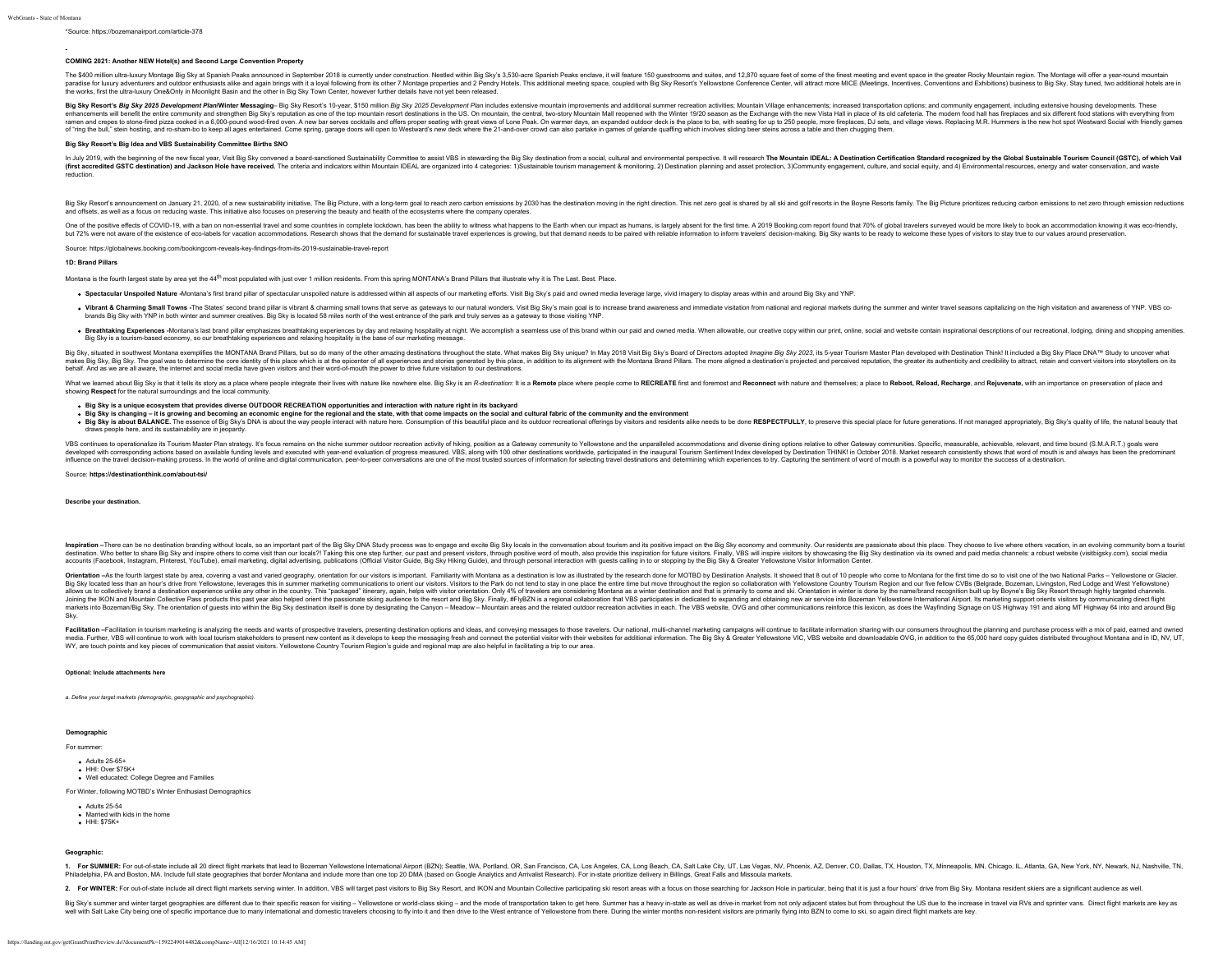#### WebGrants - State of Montana

Psychographic - Educated travelers and Families have been identified as the high potential visitors to Big Sky. They live in urban areas, are married, educated affluent millennials who likely have children. Dining out, com the Rocky Mountains and YNP.

By focusing on Big Sky's unique natural beauty, plethora of both winter and summer activities, its proximity to the America's First National Park with unparalleled accommodations and diverse dining options compared to othe adventurers as well as travelers looking to experience the natural world without sacrificing modern comforts. We will aim to create an allure for travelers willing to commit their time and resources to traveling to cour di

*b. What are your emerging markets?*

Emerging Markets - Bozeman Yellowstone International Airport (BZN) announced more seats to more cities from BZN for summer 2020. Overall, non-stop service will be offered to 20 markets (3 more than last year) on 8 airline summer 2019.

\*Source: <https://bozemanairport.com/blog/summer2020>

#### **Optional: Include attachments here.**

#### *c. What research supports your target marketing?*

Research = VBS utilizes research provided by the Montana Office of Tourism and Business Development (MOTBD) including the most recent Winter Enthusiast Recort (2018) and the Montana Destination Brand Research Study (2016). by the Institute for Tourism & Recreation Research (ITRR). The DestiMetrics lodging platform utilized by VBS in partnership with nine lodging partnership with nine lodging partnership with sines in destination provides up-Information Center are all used to inform marketing decisions. VBS also works with agencies to gather market-specific research. Summer wisitor experience research. Summer wisitor experience research was conducted by Destin earlier, the Tourism Sentiment Index is a 3-year research project that analyses the change in word-of-mouth about the destination online from year to year by season and outdoor recreation activity. The second report was pr

Imagine Big Sky 2023, the five-year Tourism Master Plan for VBS was adopted May 2018. In FY19 VBS took its first step to operationalize this strategy into an annual plan. Specific, measurable, achievable, relevant, and tim measured.

1. Develop a sustainable SUMMER OUTDOOR RECREATION experience

Goal: By 2023, Big Sky will have grown its product offering into a unique, competitive and sustainable outdoor recreation destination experience.

To develop the experiences that align with our Place DNA™ and adhere to our commitment to sustainability and resident quality of life will require a collective effort lead by VBS. The organization will develop what it pro

#### Actions:

- Leverage Big Sky's Place DNA™ working collaboratively to infuse it across the destination to create a unique Big Sky experience that is impossible for others to copy.
- Expand the organization's focus from strictly promotion toward the development of a sustainable destination tourism experience.
- Lead and support all stakeholders to create memorable experiences that produce raving fans.
- Monitor the visitor experience to benchmark and strengthen the destination experience.
- 
- Advoate for the protection of Big Sky's natural environment by supporting organizations, policies, standards and guidelines that encourage sustainability.<br>Prioritze and measure the attitude of residents towards tourism on

2. Engage in destination promotion to broaden Big Sky's reputation BEYOND WORLD-CLASS WINTER

Goal: By 2023, Big Sky's reputation for sustainable, outdoor recreation beyond The Biggest Skiing in America®, especially in high-value audience segments, will reach beyond that of a ski resort destination.

#### Actions:

- Identify clusters of products and experiences as a basis for niche audience segmentation.
- . Transition away from traditional paid advertising methods, towards more modern, online and digitally focused marketing and promotion, and earned media to segment Big Sky's audience and cost-effectively target the people channels have played a big role.
- Invest in integrated marketing technology that enables VBS to scale its activities efficiently.
- Identify and address pain points for Big Sky's target audience in the path-to-purchase as well as on the customer journey from touch down to take off.
- Enable and encourage others to share stories about Big Sky's experiences to generate positive word-of-mouth and online advocacy. Establish a communication framework to monitor word-of-mouth conversations about Big Sky and to amplify the most aligned stories for maximum reach and impact.
- Develop a set of marketing metrics to measure sentiment from target audiences towards the destination to ensure Big Sky's reputation strengthens over time.
- Conduct research to establish a baseline and continue to do so to ensure on-going efforts are successful.

3. Establish Visit Big Sky as the leader in the tourism collective

Goal: By 2023 Visit Big Sky will have successfully implemented this strateov through leading a collaborative effort of all stakeholders including its industry peers resulting in a vibrant local economy and a healthy and su

The VBS wision is a mainting which are all the station of the state of the state of the state of the state of the state of the state of the state of the state of the state of the state of the state of the state of the stat people. Tunnity requires for a man about the man and the about a state of the state of the statedy. Without his mandate, the leadership and state holders in a last about in space to ensure of the state of the state of the

#### Actions:

- Develop a stable source of funding that will allow VBS to implement this strategy and continue to lead responsible tourism growth in Big Sky.
- Create a set of benchmarks and key performance indicators (KPIs) to measure the impact of tourism on economic, environmental and quality of life (social/cultural) factors in Big Sky.
- Optimize the organization to ensure that our team and partners have the capacity and capabilities to enable them to deliver on this plan.
- Work dosely with the community and the statewide tourism industry to deliver the priorities outlined in this document. This includes regular reviews of this plan to consider new ways of creating value.<br>Correlate success in
- Educate and advocate for the tourism industry on a local, state and national level, sharing its economic impact on the health of the local and broader U.S. economy to ensure its future.
- 

4. Preserve the natural assets and social and cultural fabric of the Big Sky community as stewards of the destination

Form a Sustainability Committee to explore the Global Sustainable Tourism Council's Mountain Ideal Certification program

VBS will track progress by measuring four types of performance

- 1. Visitor experience: Are visitors satisfied with their visit to the destination?
- 2. Consumer engagement: Is word-of-mouth promotion improving?
- 3. Operator effectiveness: Are there opportunities to improve experiences?
- 4. Corporate transformation: Is the DMO built to adapt to modern marketing?

In the past, VBS performance measures have focused on tracking increases in the following metrics: Montana Lodging Facility Use Tax collections, local Big Sky Resort Tax collections, number of skier visits, number of skito Montana Department of Transportation value counter out of the counter which was a statement of the counter of the counter of the counter of the counter of the counter of the counter of the counter of the counter of the cou the destination, local community and its residents, so new metrics as indicated above are needed.

Big Sky cannot thrive as a sustantable burist many and a on the sustance to be not the interpret of the sustance in the sustance in the sustance in the sustance of the sustance of the sustance of the sustance of the sustan document, VBS will be able to grow tourism responsibly. This approach will mitigate business risk and provide a significant competitive advantage for Big Sky's tourism industry.

#### *a. In what types of co-ops with MTOT would you like to participate?*

MOTBD ionit ventures related to agency services assistance due to the limited staffing resources here in Big Sky are valuable, for media placement as well as more regional research. Joint public relations efforts. FAM Trip partner on any video production being done by MOTBD in Big Sky would be greatly appreciated.

#### **Optional: Include attachment here.**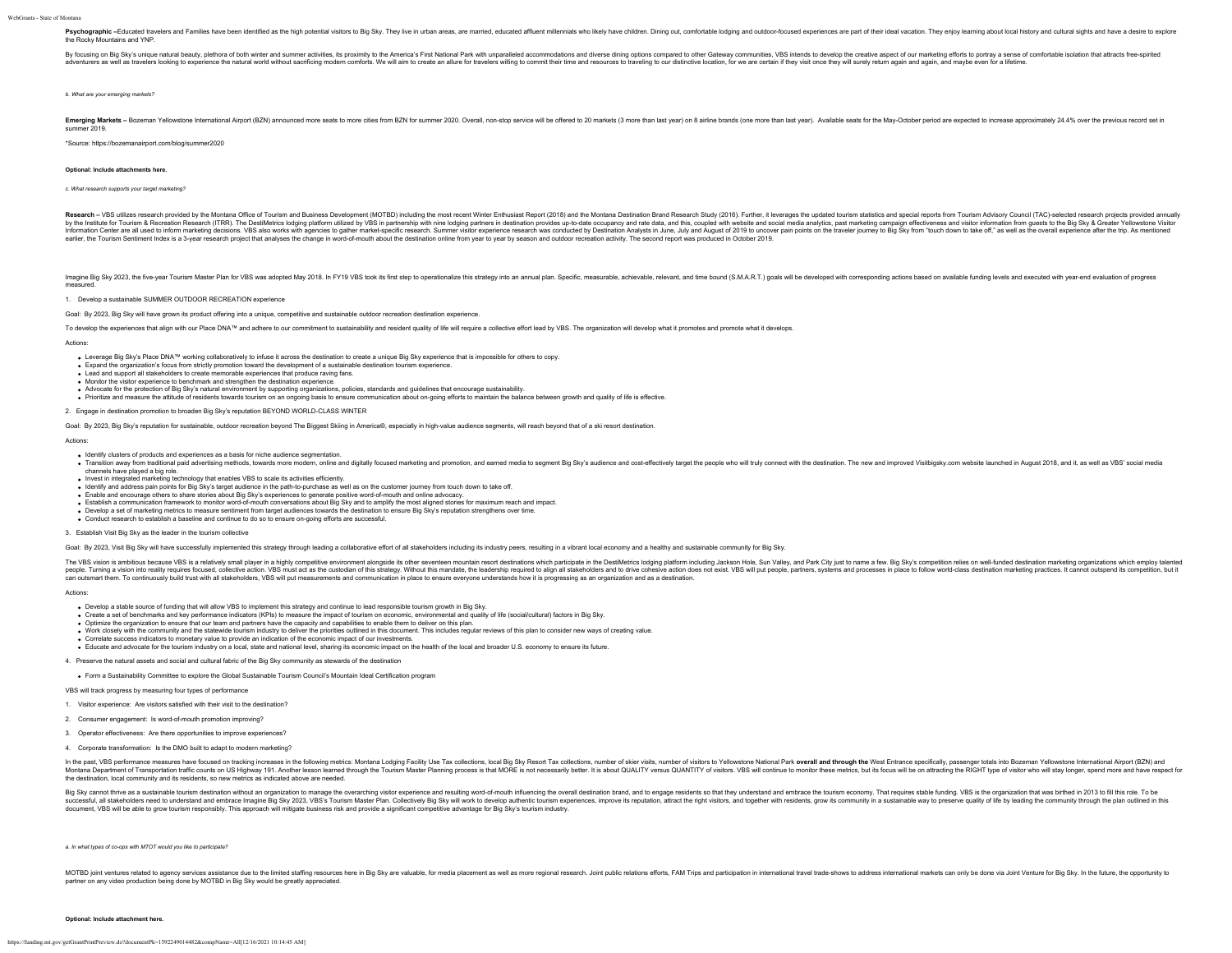### *b. In what other types of co-ops would you like to participate? (Regions/CVBs, etc.)*

Visi Bis World will construct to work with organizations, businesses, Yellowstone County Tourism Region and the six other CVBs within it to combine currente functions and the response to many predict and be a hearty counte

*c. What types of co-ops have you done in the past? Were they successful - why or why not?*

in FV20 VBS partnered with MOTBD a fow warm and wither season joint ventures: Digita media buy in Parent's Magazine for such and a blue to the such and how they are the such assume that the such assume that the such that i

**Optional: Include attachments here.**

**Optional: Include attachments here.**

**Optional: Include attachment here:**

## *Marketing Segment, Method & Budget*

| Marketing<br>Segment | Marketing<br>Method        | Describe your<br>method.                                                                                                                                                                                                                                                                                                                                                                                                                                                                                                                                                        | Provide supporting research/statistics.                                                                                                                                                                                                                                                                                                                                                                                                                                                                                                                                                                           | How do you<br>plan to<br>measure<br>success?                                                                                                                                                                                                                                 | Provide a brief<br>rationale for this<br>method.                                                                                                                                                                                                                                                                                                                                                                                                                                                                                                                                                                                                                                                                                                                                                                                              | Estimated<br>budget for<br>method. | <b>Marketing Method Evaluation</b>                                                                                                                                                                                                                                                                                                                                                                                                                                                                                                                                                                                                                                                                                                                                                                                                                                                                                                                                                                                                                                                                                                                 | <b>Add'l Attchmnt</b>                   |
|----------------------|----------------------------|---------------------------------------------------------------------------------------------------------------------------------------------------------------------------------------------------------------------------------------------------------------------------------------------------------------------------------------------------------------------------------------------------------------------------------------------------------------------------------------------------------------------------------------------------------------------------------|-------------------------------------------------------------------------------------------------------------------------------------------------------------------------------------------------------------------------------------------------------------------------------------------------------------------------------------------------------------------------------------------------------------------------------------------------------------------------------------------------------------------------------------------------------------------------------------------------------------------|------------------------------------------------------------------------------------------------------------------------------------------------------------------------------------------------------------------------------------------------------------------------------|-----------------------------------------------------------------------------------------------------------------------------------------------------------------------------------------------------------------------------------------------------------------------------------------------------------------------------------------------------------------------------------------------------------------------------------------------------------------------------------------------------------------------------------------------------------------------------------------------------------------------------------------------------------------------------------------------------------------------------------------------------------------------------------------------------------------------------------------------|------------------------------------|----------------------------------------------------------------------------------------------------------------------------------------------------------------------------------------------------------------------------------------------------------------------------------------------------------------------------------------------------------------------------------------------------------------------------------------------------------------------------------------------------------------------------------------------------------------------------------------------------------------------------------------------------------------------------------------------------------------------------------------------------------------------------------------------------------------------------------------------------------------------------------------------------------------------------------------------------------------------------------------------------------------------------------------------------------------------------------------------------------------------------------------------------|-----------------------------------------|
| Consumer             | Print Advertising          | Visit Big Sky will use a<br>nix of print together with<br>online advertising and<br>ocial media support<br>during FY21. We will<br>trategically leverage<br>the CVB funds to<br>compliment all<br>narketing efforts of VBS<br>while following all TAC<br>ules and regulations<br>During FY21, VBS will<br>ontinue to execute a<br>ational and regional<br>key market warm<br>ason campaign with<br>focus on educating<br>otential visitors about<br>our proximity to YNP<br>and highlighting our<br>unique summer outdoo<br>activities<br>accommodations and<br>dining options. | is VBS continues to increase its online and digital marketing efforts, it will continue to use print advertising as a double edge sword strategy to one be a compliment and two to push traffic to online/digital content. Pri<br>ower to rise above the heavily concentrated digital scene and leave a lasting impression on consumers with a tangible piece of material. Source: https://www.conlinspress.com/printed-<br>atalogs/#:~:text=Printed%20catalogs%20absolutelv%20still%20have.websites%20wish%20thev%20could%20achieve                                                                              | KPI's include a<br>copy of the<br>National Parks ad<br>together with<br>eporting the<br>umber of West<br>ellowstone travel<br>planners printed<br>and viewed online<br>and the West<br>Yellowstone<br>website statistics<br>for the number of<br>page views and<br>sessions. | Print focuses on YNP<br>argeted publications<br>which targets individual<br>planning a trip to the<br>nark within the next yea<br>These ads position Big<br>Sky as a northwest<br>Gateway Community to<br>ellowstone located<br>within an hour's scenic<br>trive from the West<br>entrance and showcase<br>the destination's own<br>ummer outdoor<br>ecreation product<br>ffering, with an<br>mphasis on hiking. The<br><b>Inparalleled</b><br>ccommodations and<br>dining options available<br>in Big Sky versus other<br>nateway communities in<br>Montana are also<br>highlighted.                                                                                                                                                                                                                                                         |                                    | VBS targets print marketing efforts which<br>emphasize our proximity to Yellowstone Nationa<br>Park. The attached file was placed in the<br>National Parks Trip magazine which focused on<br>our outdoor recreation and exceptional dining<br><b>ntions</b><br>A full-page advertisement was placed in the<br>West Yellowstone Visitor Guide. Over 45,000<br>copies of the guide are printed and distributed<br>stionwide along with 2766 downloads of the<br>\$12,990.00 planner online. The ad is also seen on The<br>Destination Yellowstone website which garners<br>over 1,080,800 page views per year and has<br>342,062 sessions. This ad does not generate<br>leads, however, with Big Sky being a gateway<br>community to Yellowstone National Park and<br>under an hour's drive from the nark's west<br>entrance, placing media in the publication meets<br>our objectives, was successful and is a strategy<br>that will be used again in FY22.                                                                                                                                                                                         | VBS_National_Parks_Mag_Spring_2020.pdf  |
| Consumer             | Online/Digital Advertising | Online advertising<br>ncludes search engine<br>marketing and<br>(SEM/SEO), many typer<br>of display advertising<br>(including web banner<br>advertising), and mobile<br>advertising. It provides<br>neaningful scale, cost-<br>fficiency, frequency<br>and the ability to self-<br>timize. It also<br>tercepts audiences<br>vithin their core digital<br>wironments where<br>onsumers are actively<br>poking for information<br>We can maximize<br>npressions while<br>veraging targeting<br>latforms to drive<br>greater effectiveness<br>and efficiency.                      | he Montana Destination Brand Research by Destination Analysts (2016) demonstrated the very low awareness of Montana by potential visitors.<br>jource: https://hoffmanyork.com/work/montana-office-tourism-discover-your-montanamoment                                                                                                                                                                                                                                                                                                                                                                             | KPI's include<br>copies of the ads<br>and reporting of the<br>number of clicks<br>and impressions fo<br>the Google ad<br>campaign.                                                                                                                                           | VBS online digital<br>onies will support the<br>najor marketing effort for<br>the Big Sky destination<br>to grow its reputation<br>bevond world-class<br>winter, highlight summ<br>outdoor recreation<br>offerings, its position as<br>a Gateway Community<br>to YNP and the<br>inparalleled<br>commodations and<br>lining options availabl<br>n addition, they are<br>used to reinforce air.<br>route development print<br>efforts in educating<br>travelers about how easy<br>it is to get to Big Sky via<br>direct flights. The ease o<br>getting to a destination<br>dramatically impacts<br>visitation. Awareness of<br>Montana is low ner<br><b>Destination Analyst</b><br>ssearch with potential<br>visitors knowing very<br>ittle. This allows VBS to<br>provide orientation to<br>those visitors looking at<br>Montana to plan their |                                    | FY21 online/digital efforts consisted of two<br>projects, a digital advertising campaign with<br>Metric PPP/Google ads and Pocket Outdoor<br>Media digital add. The Metric PPC/Google ad<br>ran from July 1, 2020 to November 30, 2020 and<br>used retargeting techniques for Yellowstone<br>Park related searches to target Big Sky as a<br>destination for those searching for Yellowstone<br>The campaign produced 159,000 clicks and<br>\$137,730.34 8.17M impressions with a click through rate of<br>The Pocket Outdoor Media campaign's copy of<br>the digital ad is attached.<br>Because COVID 19 made travel difficult, this<br>method was not as successful as we had hoped<br>in FY21 but this method is budgeted for FY22.                                                                                                                                                                                                                                                                                                                                                                                                             | Warren_Miller_Digital_Banners_10_01.pdf |
| Consumer             | Billboards/Out-of-Home     | VBS has placed three<br>anners in prominen<br>cations at the<br>zeman Airport to<br>guide and orient travel:<br>o our destination.<br>Today's tech-savvy                                                                                                                                                                                                                                                                                                                                                                                                                        | he banners are a low maintenance marketing tactic that produce high ROI.According to Lamar.com, in May of 2019, a research report revealed 90% of U.S. travelers have noticed OOH advertising during a one-month span, and 80<br>ople have noticed OOH ads in one week's time span.This research reveals that consumers are interacting with OOH at high levels. This research also found that 46% of surveyed adults had conducted an online search after firs<br>eing the object of their search in an OOH ad.<br>urce:https://www.lamar.com/howtoadvertise/Research/2019-Nielsen-Out-of-Home-Advertising-Study | KPI's will include<br>assenger traffic<br>and the success of<br>anilone behoever<br>ew flight service<br>into Bozeman.                                                                                                                                                       | Out-of-home advertising<br>(OOH) is inspirational<br>and is the ideal vehicle<br>o promote the big.<br>colorful messages that<br>VBS has created. The<br>anners also providing<br>rientation to travelers<br>with two indoor banners<br>and one outdoor banner<br>located at the Bozemar<br>irport                                                                                                                                                                                                                                                                                                                                                                                                                                                                                                                                            |                                    | unding this year was spent for renting the<br>banner space at the Gallatin Yellowstone<br>International Airport. The passenger traffic did<br>not increase in 2020 due to the COVID 19<br>pandemic with passenger counts decreasing by<br>43.5%, even so, an eighth airline was added,<br>Sun Country, with seasonal service to<br>Minneapolis/St. Paul. In addition, Alaska Airlines<br>added daily, non-stop service to Los Angeles<br>(LAX) and Allegiant added non-stop service to<br>Nashville, JetBlue added seasonal service to<br>Boston, New York (JFK) and Fort Lauderdale<br>\$900.00 and American added seasonal service to<br>Charlotte, NC. The Bozeman airport also<br>completed the Concourse B expansion adding 4<br>additional gates, restaurants and restroom<br>facilities. See attachments #3 and #4 for<br>examples of our airport banners. Even though<br>the passenger count was down, this segment<br>was successful due to the flight expansions<br>which will benefit VBS in the coming years by<br>bringing in more passengers who will see our<br>airport banners so this method will be used<br>again in the future. | Airport_Banner_Exterior.pdf             |
|                      |                            | traveler relies heavily o<br>the internet to dream                                                                                                                                                                                                                                                                                                                                                                                                                                                                                                                              |                                                                                                                                                                                                                                                                                                                                                                                                                                                                                                                                                                                                                   |                                                                                                                                                                                                                                                                              |                                                                                                                                                                                                                                                                                                                                                                                                                                                                                                                                                                                                                                                                                                                                                                                                                                               |                                    |                                                                                                                                                                                                                                                                                                                                                                                                                                                                                                                                                                                                                                                                                                                                                                                                                                                                                                                                                                                                                                                                                                                                                    |                                         |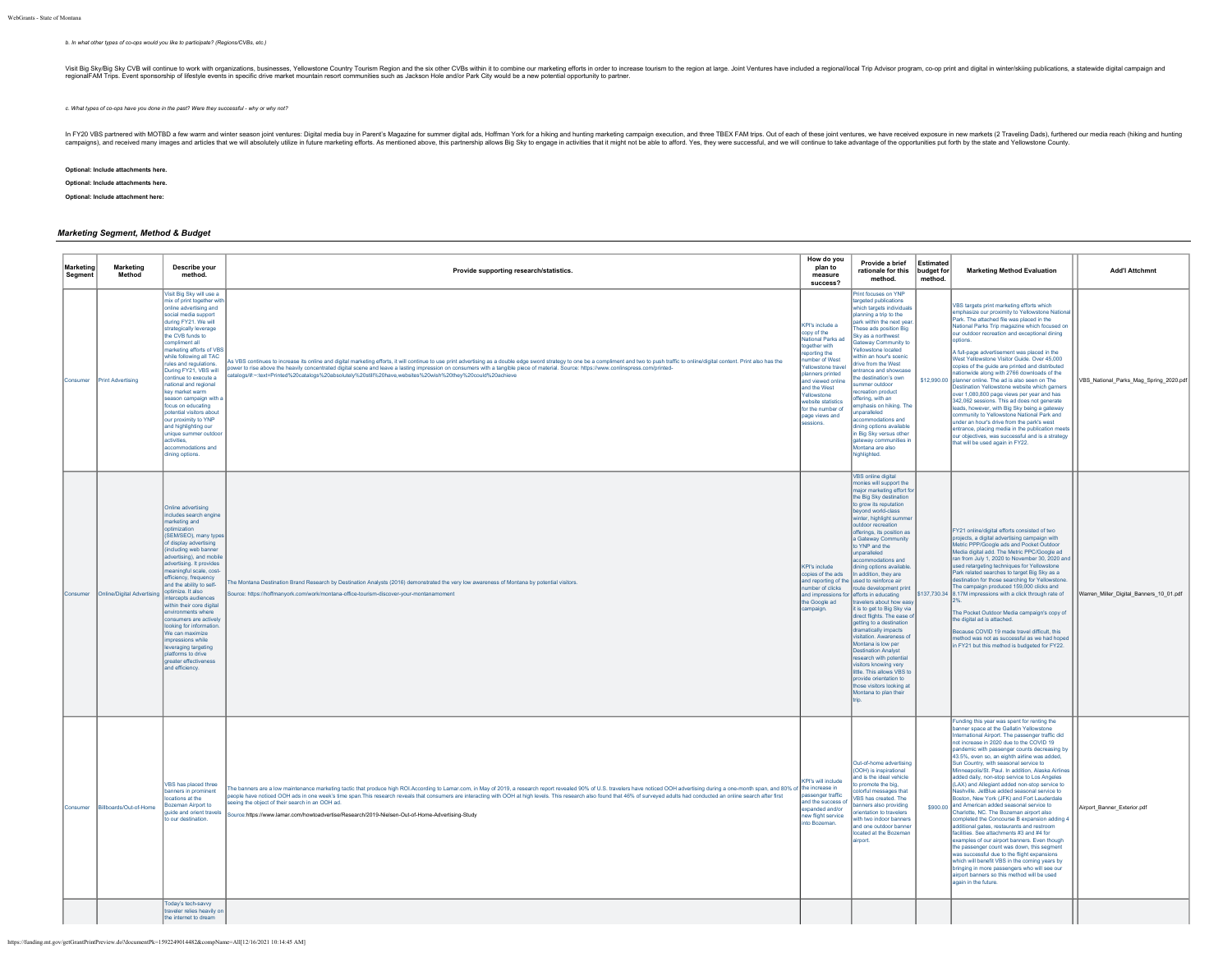| WebGrants - State of Montana |  |
|------------------------------|--|

|          |        |                                               | about, plan, book, and<br>share travel<br>xperiences. In FY19, a<br>new website was<br>developed for VBS to<br>better showcase the Big<br>Sky destination in                                                                                                                                                                                                                                                                                                                                                                                                                                                                                                                                                                                                                                                                                                                                   |                                                                                                                                                                                                                                                                                                                                                                                                                                                                                                                                                                                                                                                                                                                                                                                                                                                                                                                                                                                                             |                                                                                                                                                                                                                                                         | A user-friendly,<br>aesthetically pleasing<br>and trackable website i<br>key in destination                                                                                                                                                                                                                                                                                                                                                                                                                                                                                                                                                                                                                                                                                                                                                                                                                                             |             | VBS created a new website in FY 21 to provide<br>an optimized website for our visitors to use in a<br>more user-friendly way than the old website.<br>Additionally, the new site is easier to maintain by<br>VBS staff which allows us to make website                                                                                                                                                                                                                                                                                                                                                                                                                                                                                                                                                                                                                                                                                                                                                                                                                                                                                                                         |                                      |
|----------|--------|-----------------------------------------------|------------------------------------------------------------------------------------------------------------------------------------------------------------------------------------------------------------------------------------------------------------------------------------------------------------------------------------------------------------------------------------------------------------------------------------------------------------------------------------------------------------------------------------------------------------------------------------------------------------------------------------------------------------------------------------------------------------------------------------------------------------------------------------------------------------------------------------------------------------------------------------------------|-------------------------------------------------------------------------------------------------------------------------------------------------------------------------------------------------------------------------------------------------------------------------------------------------------------------------------------------------------------------------------------------------------------------------------------------------------------------------------------------------------------------------------------------------------------------------------------------------------------------------------------------------------------------------------------------------------------------------------------------------------------------------------------------------------------------------------------------------------------------------------------------------------------------------------------------------------------------------------------------------------------|---------------------------------------------------------------------------------------------------------------------------------------------------------------------------------------------------------------------------------------------------------|-----------------------------------------------------------------------------------------------------------------------------------------------------------------------------------------------------------------------------------------------------------------------------------------------------------------------------------------------------------------------------------------------------------------------------------------------------------------------------------------------------------------------------------------------------------------------------------------------------------------------------------------------------------------------------------------------------------------------------------------------------------------------------------------------------------------------------------------------------------------------------------------------------------------------------------------|-------------|--------------------------------------------------------------------------------------------------------------------------------------------------------------------------------------------------------------------------------------------------------------------------------------------------------------------------------------------------------------------------------------------------------------------------------------------------------------------------------------------------------------------------------------------------------------------------------------------------------------------------------------------------------------------------------------------------------------------------------------------------------------------------------------------------------------------------------------------------------------------------------------------------------------------------------------------------------------------------------------------------------------------------------------------------------------------------------------------------------------------------------------------------------------------------------|--------------------------------------|
|          | nsume  | /ebsite/Internet<br>welopment/Updates         | omparison to the othe<br>17 mountain resort<br>mmunities in our<br>competitive set. The<br>goal was to provide a<br>state-of-the-art digital<br>tination resource.<br>The new site updates<br>cluded: a digital visito<br>guide with interactive<br>nks, leads tracking<br>capabilities, upgraded<br>siness listings and<br>vent calendar,<br>proved email<br>arketing connectivity<br>nobile optimization, trip<br>planning resources, an<br>overall improved user<br>interface and site layou<br>o support organic and<br>paid SEO efforts. Local<br>hotographers,<br>videographers and<br>bloggers continue to<br>provide new and fresh<br>intent that highlights<br>Big Sky's outdoor<br>reation experience<br>natural beauty, events<br>tourism businesses, and<br>amenities, FY21 funding<br>will maintain the optin<br>unctionality of the<br>website and continue<br>showcase Big Sky. | Online advertising includes search engine marketing (SEM), many types of display advertising (including web banner advertising), and mobile advertising. It provides meaningful scale, cost-efficiency, frequency and has the<br>ptimize. It also intercepts audiences within their core digital environments where consumers are actively looking for information. We can maximize impressions while leveraging targeting platforms to drive greater effective<br>he method of planning and booking is becoming heavily skewed toward digital. Digital tools allow for greater analytical monitoring to see what visitors are looking for and did your destination provide that need which will<br>intinued improved performance for the future.<br>Source:https://www.mckinsey.com/~/media/McKinsey/Business%20Functions/McKinsey%20Digital/Our%20Insights/How%20six%20companies%20are%20using%20technology%20and%20data%20to%20transform%20themselves/The-<br>xt-normal-the-recovery-will-be-digital.pdf | KPI's will include<br>e use of Google<br>nalytics to<br>easure the<br>pllowing; number<br>of website visitors.<br>nique visits, time<br>pent on the site.<br>ages viewed per<br>risit, bounce rate.<br>and exit rate. SEO<br>easure the<br>be included. | branding to get visitors t<br>choose to visit Big Sky.<br>Working with a<br>nowledgeable website<br>development compant<br>has ensured that the<br>VBS website is utilizing<br>all the latest technology<br>to keep up with the eve<br>changing digital<br>indscape and consur<br>demands. An optimized<br>ebsite draws more<br>traffic to the site, inspire<br>avelers to plan a trip.<br>and its functionality<br>increases time on site<br>will also be used to land orients the visitor to<br>the destination. Keeping<br>vebsite ranking. A content current gives<br>screen shot of the each visitor the most<br>nome page will also comprehensive view of<br>activities events<br>accommodations, dining<br>and retail that Big Sky<br>has to offer. The use of<br>analytics to monitor and<br>serve up additional<br>formation to potentia<br>visitors is fundamental<br>and ensures marketing<br>dollars are being<br>iximized. | \$16,700.00 | changes as they arise, so our visitors have more<br>ccurate data to make their vacation choices.<br>With the website transition, we were without a<br>unctioning website for part of FY21 which did<br>affect our stats slightly, however, our new<br>website is considered a success based on the<br>following statistics:<br>1. Number of website visitors/website<br>sessions: 338,627 visitors with 416,038<br>sessions with 87.6% of these being new<br>visits to the site<br>2. Average session duration: 1 minute and<br>26 seconds<br>3. Bounce Rate: 67.20%<br>4. Pages viewed per visit: 1.62 with<br>673,679 page views<br>5. Exit Rate: 61.57%<br>6. Unique visits: 338,627<br>7. Website Ranking: 3.7<br>The top landing pages were: home page; activity<br>finder and Discover Big Sky-Soak up summer fo<br>dawn to dusk.<br>ccording to Google Search Console, the Visit<br>Big Sky website garnered 8.17million<br>npressions and 159K clicks, with a URL click<br>rough rate averaging at 2%.<br>We feel we have met our objectives with our<br>new website and this segment was successful.<br>We are going to continue to invest in the method<br>for FY22. | Visit Big Sky Website home page.docx |
|          | onsume | Social Media                                  | VBS will use a variety o<br>social media reporting<br>tools including Sprout<br>Social and the<br>platforms' own analytic<br>to monitor and report<br>cross multiple social<br>media channels<br>ncluding Facebook,<br>nstagram, Twitter.<br><b>Sprout Social provides</b><br>nsights into social<br>edia conversations<br>around the VBS brand,<br>owing us to increase<br>nteraction with potentia<br>and current visitors. A<br>tool for VBS is Hey<br>Orca, a scheduling app<br>that allows us to create<br>plan and post to all<br>three of our current<br>social media channels<br>This increases staff<br>fficiency and campaig<br>effectiveness.                                                                                                                                                                                                                                       | /BS has found great success in sharing the unique offerings of our area on social media. In FY21 we will continue to connect with visitors, influencers and stay current on other destination social platforms and industry tr<br>van we have seen a niember of folwers, engagements on posts, comments, etc. In FY18 we began adding two hashtags to almost all of our advertising and marketing materials to increase engagements within current followers<br>hat<br>· Visit Big Sky Facebook: 21,123 followers - increase of 5% from FY19-FY20<br>. Visit Big Sky Twitter: 3,056 followers - increase of 3.5% from FY19-FY20<br>· Visit Big Sky Instagram: 11,858 followers - increase of 13% from FY19-FY20<br>· #visitbigsky - 13,442 hash tagged posts<br>ource: https//analytics.facebook.com                                                                                                                                                                                                        | <b>Success will be</b><br>asured by<br>llowing industry<br>tandards and<br>pecific KPI's<br>cluding increased<br>likes, follows,<br>ngagements and<br>hashtag usage.                                                                                    | In today's digital world,<br>word of mouth reians.<br>The visitor's ability to<br>ofluence future potentia<br>visitor's via social media<br>cannot be denied.<br>ncreasing awareness o<br>the VBS brand via social<br>nedia channels will helr<br>extend its reach to<br>potential new visitors.<br>This method connects<br>the destination with<br>nfluencers contributing<br>to the digital<br>conversation being had<br>online about our<br>destination. Further, user<br>generated content from<br>hese channels garnered<br>by VBS help to promote<br>the authenticity of the<br>destination through the<br>eyes of the actual<br>visitors.                                                                                                                                                                                                                                                                                        | \$8,288.00  | During FY21, VBS saw the following changes to<br>its social media channels<br>Visit Big Sky Facebook: fan/follower<br>increase of 1.94% compared to FY20<br>increasing to 21,136 followers; published<br>posts - 104; impressions - 4,004,277;<br>engagements - 118,023<br>Visit Big Sky Instagram: fan/follower<br>increase of 6.4% compared to FY20<br>resulting in 13,625 followers; published<br>posts - 71: impressions - 478.358:<br>engagements - 13,365; most used<br>hashtags -<br>1. #visitbigsky-39<br>2. #montana-32<br>3. #biasky-31<br>4. #bigskycountry-<br>20<br>Visit Big Sky Twitter: Fan/follower increase<br>of 2% compared to FY20 for a follower<br>base of 3,065; published posts - 43;<br>impressions - 57,925; engagements - 916.<br>VBS monitored its social media efforts by using<br>the social tracking and reporting tool, Sprout<br>Social. With this method reaching the entire<br>global market, we feel this method is a success<br>and this marketing strategy will be used again in<br>the future.                                                                                                                                         |                                      |
| Consumer |        | Electronic Adv -<br>ewsletter. E-blast        | For FY21, VBS will<br>crease its email<br>narketing programs.<br>Visitors can still sign up<br>on the website for an e<br>ewsletter or to receive<br>our visitor guide on the<br>VBS website thus<br>capturing their contact<br>data. VBS also collects<br>leads through paid<br>advertisements in both<br>digital and print media<br>VBS will continue to<br>gment and serve up<br>argeted messaging by<br>ason and activity<br>VBS is also in close<br>lodging partners to push<br>counted rates along<br>with messaging around<br>vents and other Big<br>Sky related educations<br>aterials to its targeted                                                                                                                                                                                                                                                                                 | mail marketing is one of the most effective channels to help reach potential visitors and convert them to a booked traveler. Monitoring the success of campaigns is very simple and A/B testing can be used to create more eff<br>essaging. Many marketers consider email to be the most effective tool in lead generation. Below is the current number of consumer email leads generated:<br>• Yellowstone National Park Targeted Leads - 22,812 Contacts<br>• In-House Leads - 12.010 Contacts<br>. Print Media Leads from JVs - 1814 Contacts<br>ource: https://www.slingshot.com/explore/blog/the-evolution-of-destination-marketing-part-one                                                                                                                                                                                                                                                                                                                                                           | <b>VBS</b> will measure<br>uccess by the<br>umber of total<br>ecipients, open<br>rate, click-through<br>rate, bounce rate<br>and unsubscribed                                                                                                           | For FY20 VBS, just<br>started to dive into an<br>email marketing strategy<br>While generating leads<br>rough both digital and<br>wint media, along with<br>-house leads, VBS<br>reated a valuable list of<br>argeted leads that were<br>interested in learning<br>more about Big Sky.                                                                                                                                                                                                                                                                                                                                                                                                                                                                                                                                                                                                                                                   | \$5,000.00  | VBS sent 23 successful email blasts during<br>FY21 with most of the content being informative<br>egarding COVID19 and the mandates relating<br>to the pandemic and the monthly retail reports<br>distributed to the local community. The number<br>of total recipients were 129,918; the average<br>open rate was 27.2%; the average click through<br>rate was 3.1%; the bounce rate was 11%; and<br>the unsubscribe rate was .01%. From the above<br>statistics, this method was very successful and<br>was budgeted again for FY22.                                                                                                                                                                                                                                                                                                                                                                                                                                                                                                                                                                                                                                          |                                      |
| Consume  |        | <b>Digital Asset</b><br>Aanagement/Aquisition | <b>VBS uses Crowdriff and</b><br>Media Hub, a user<br>generated content<br>platform and content<br>anagement system, to<br>ource this content,<br>ore it, and serve it up<br>easily. It also makes it<br>asy for third party<br>content providers to<br>upload assets into the<br>ystem for VBS's use                                                                                                                                                                                                                                                                                                                                                                                                                                                                                                                                                                                          | According to Crowdriff, today, visuals have more influence over people's decisions than any other content type. Assets generated through the Crowdriff platform can be used to populate self-optimizing website galleries, ema<br>newsletters, ad creative, social media channels, and even live photo displays. By harnessing and showcasing these stories, brands are able to connect with customers in a more authentic and personalized way—lifting engageme<br>rengthening consumer trust and ultimately driving sales. By utilizing and showcasing user-generated content, we are allowing our most passionate visitors to become our personal brand advocates, sharing their insights on ou<br>nmunity, outdoor recreation products, services and more.<br>ource: https://crowdriff.com/                                                                                                                                                                                                             | VBS will measure<br>uccess by the<br>mber of assets<br>couired and<br>ngagement in<br>sing those assets<br>on its website<br>social media<br>channels.                                                                                                  | Our product is our place<br>To represent Big Sky, an<br>ver-changing<br>Idestination, new conten<br>is constantly required<br>and the ability to store<br>that content so that it ca<br>be easily accessed is<br>critical. This content<br>populates the VBS<br>vebsite its social medi<br>pages and is used to<br>develop other print and<br>digital marketing<br>campaigns.<br>Opportunity marketing<br>funds are just that.                                                                                                                                                                                                                                                                                                                                                                                                                                                                                                          |             | Visit Big Sky uses Crowdriff for content curation<br>hereby reducing staff time searching for website<br>content. Crowdriff's digital rights management<br>system assures that VBS has secure rights to<br>e content shared on our social media<br>platforms. VBS had 1.4K of rights approved<br>assets. Of the custom galleries on specific<br>vebsite pages, the top three galleries were<br>\$13,300.00 skiing and snowboarding with a 190.7%<br>ngagement rate; fishing with a 186.9%<br>ngagement rate and Big Sky Weddings with a<br>157.9% engagement rate. The content acquired<br>from Crowdriff is used for Instagram, Facebook,<br>Twitter posts as well as posters and banners. As<br>n the past, this segment was very successful in<br>FY21 and will be used again in the future.                                                                                                                                                                                                                                                                                                                                                                                |                                      |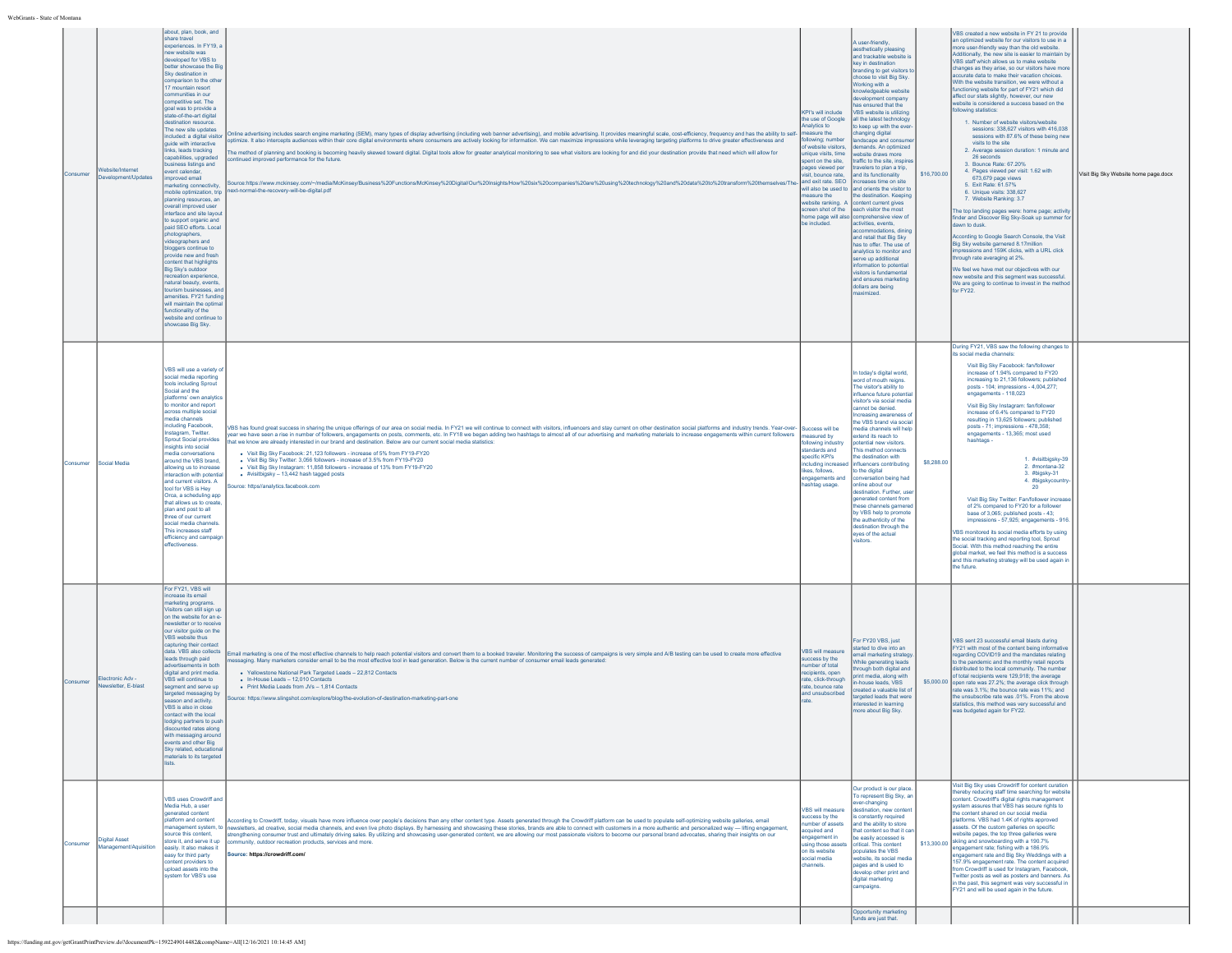| : oI Montana |                       |                                                                                                                                                                                                                                                                                                   |                                                                                                                                                                                                                                                                                                                                                                                                                                                                                                                                                                                                                                            |                                                                                                                                                                                                                                                                                                                                                                                                                                                                                                                                                                                                                                                                                                                               |                                                                                                                                                                                                                                                                                                                                                                                                                                                                                                                                                                          |             |                                                                                                                                                                                                                                                                                                                                                                                                                                                                                                                                                                                                                                                                                                                                                                                                                                                                                                                                                                                                                                                                                                                                                                                                                                                                                                                                                                                                                                                                                                                                                                                                                                                                                                                                                                                                                                                                                                                                                                                                                                                                                                                                                                                                                                                                                                                                                                                                                                                                                                                                                                                                                                                                                                                                                                                                                                                                                                                                                                                                                                                                                                                                                                                                                                                                                                                                                                                             |                                                                |
|--------------|-----------------------|---------------------------------------------------------------------------------------------------------------------------------------------------------------------------------------------------------------------------------------------------------------------------------------------------|--------------------------------------------------------------------------------------------------------------------------------------------------------------------------------------------------------------------------------------------------------------------------------------------------------------------------------------------------------------------------------------------------------------------------------------------------------------------------------------------------------------------------------------------------------------------------------------------------------------------------------------------|-------------------------------------------------------------------------------------------------------------------------------------------------------------------------------------------------------------------------------------------------------------------------------------------------------------------------------------------------------------------------------------------------------------------------------------------------------------------------------------------------------------------------------------------------------------------------------------------------------------------------------------------------------------------------------------------------------------------------------|--------------------------------------------------------------------------------------------------------------------------------------------------------------------------------------------------------------------------------------------------------------------------------------------------------------------------------------------------------------------------------------------------------------------------------------------------------------------------------------------------------------------------------------------------------------------------|-------------|---------------------------------------------------------------------------------------------------------------------------------------------------------------------------------------------------------------------------------------------------------------------------------------------------------------------------------------------------------------------------------------------------------------------------------------------------------------------------------------------------------------------------------------------------------------------------------------------------------------------------------------------------------------------------------------------------------------------------------------------------------------------------------------------------------------------------------------------------------------------------------------------------------------------------------------------------------------------------------------------------------------------------------------------------------------------------------------------------------------------------------------------------------------------------------------------------------------------------------------------------------------------------------------------------------------------------------------------------------------------------------------------------------------------------------------------------------------------------------------------------------------------------------------------------------------------------------------------------------------------------------------------------------------------------------------------------------------------------------------------------------------------------------------------------------------------------------------------------------------------------------------------------------------------------------------------------------------------------------------------------------------------------------------------------------------------------------------------------------------------------------------------------------------------------------------------------------------------------------------------------------------------------------------------------------------------------------------------------------------------------------------------------------------------------------------------------------------------------------------------------------------------------------------------------------------------------------------------------------------------------------------------------------------------------------------------------------------------------------------------------------------------------------------------------------------------------------------------------------------------------------------------------------------------------------------------------------------------------------------------------------------------------------------------------------------------------------------------------------------------------------------------------------------------------------------------------------------------------------------------------------------------------------------------------------------------------------------------------------------------------------------------|----------------------------------------------------------------|
| Consumer     | Opportunity Marketing | VBS will use this<br>method to take<br>advantage of any<br>narketing opportunities<br>hat arise after this<br>bmission.                                                                                                                                                                           | VBS every year has had opportunities presented to it that it was able to take advantage of due to this pool of funds. This method was not utilized in FY21 due to COVID 19.                                                                                                                                                                                                                                                                                                                                                                                                                                                                | his will vary<br>epending on the<br>type of project, but<br>we plan to measure<br>the success<br>ccording to<br>industry standards<br>and with metrics<br>that are trackable.                                                                                                                                                                                                                                                                                                                                                                                                                                                                                                                                                 | These monies allow VBS<br>to take advantage of<br>preseen opportunitie<br>then they present<br>mselves. This could<br>nclude any upcoming<br><b>b-op opportunities with</b><br>ocal tourism<br>takeholders, new<br>trategic partner<br>tiatives or in response<br>to emerging markets, a<br>new product offering or<br>event.                                                                                                                                                                                                                                            | \$10,000.00 | Due to COVID 19 and the unforeseen outcomes<br>of the pandemic no marketing opportunities wer<br>resented to VBS during FY21, so no funds<br>were spent in this method. This method has<br>been used in the past and once the effects of the<br>andemic are lessened, it will be used again in<br>he future even though it was not successful in<br>FY21.                                                                                                                                                                                                                                                                                                                                                                                                                                                                                                                                                                                                                                                                                                                                                                                                                                                                                                                                                                                                                                                                                                                                                                                                                                                                                                                                                                                                                                                                                                                                                                                                                                                                                                                                                                                                                                                                                                                                                                                                                                                                                                                                                                                                                                                                                                                                                                                                                                                                                                                                                                                                                                                                                                                                                                                                                                                                                                                                                                                                                                   |                                                                |
| Consumer     | Joint Ventures        | Dependent upon<br>opportunities provided<br>by MOTBD and<br><b>Yellowstone Country</b><br>Tourism Region.<br>Typically, these have<br>cluded has been<br>digital advertising co-<br>ops, support of ad<br>agency services and<br>gional FAM trips.                                                | In FY21 VBS participated in a winter season joint ventures with Yellowstone Country Tourism Region. These allowed us to extend our marketing efforts both in and out of state. We also participated in a joint venture with ot<br>ur region to increase direct flights into the Gallatin Yellowstone International Airport.<br>loint venture marketing, which is sometimes referred to as co-marketing or a strategic alliance, allows two companies to combine the strength of their marketing efforts in order to build sales revenue and increase brand re<br>ource: https://smallbusiness.chron.com/joint-venture-marketing-30933.html | We consider the<br>opportunity to<br>partner in these<br>joint ventures a<br>success within<br>itself. Specific<br>neasurements will<br>be dependent upor<br>the joint venture<br>opportunity.<br>lowever, past<br>programs<br>easured number<br>of leads generated,<br>ad impressions,<br>and clicks throughs<br>to the<br>website. Joint<br>entur dollars<br>support air route<br>the #FlyBZN<br>egional<br>Yellowstone<br>(BZN), private Big<br>Sky businesses,<br>the Bozeman<br>CVB/TBID and<br><b>Glowstone</b><br><b>Country Tourism</b><br>Region with<br>placement in<br>market-specific<br>publications, Focus<br>is on supporting<br>expansion of<br>existing service and<br>new direct flight<br>ervice into BZN. | VBS will work in<br>artnership with<br>MOTBD, Yellowstone<br>Country Tourism Region<br>ind the six other CVBs<br>therein to leverage all<br>arties' marketing<br>dollars. As we know,<br>evelopment efforts visitors traveling to<br>in partnership with Montana do not spend<br>their time all in one place<br>enerally speaking.<br>collaboration which Driving scenic byways is<br>includes Bozeman one of the Montana<br>rand pillars and speaks<br>nternational Airport to the need to partner<br>beyond the local<br>lestination within our<br>gion and the state. | \$37,500.00 | During FY21, VBS partnered on three total joint<br>venture opportunities, two of which were with<br>Yellowstone Country, one with the Air Route<br>Development Fund.<br>Air Route Development Fund - The overall<br>goal of the monies put towards air route<br>development was to drive traffic through more<br>direct flights to Bozeman to help increase the<br>awareness of Big Sky and influence a visitor's<br>decision to travel to our destination.<br>"This was a joint venture project with<br>Yellowstone Country, the Bozeman CVB, and<br>other partners." Visit Big Sky CVB participates<br>with other CVBs to meet the required marketing<br>commitment by airlines to bring<br>new/expanded/continued air service into<br>Bozeman Yellowstone International Airport.<br>Our objective for participating is to increase air<br>service options for travelers in-bound to the<br>region. The side benefit is the increased travel<br>options for resident travelers.<br>Big Sky CVB provided the following results:<br>• COVID-19, had a dramatic negative<br>effect on passenger traffic in Bozeman<br>International Airport. The number of<br>passengers decreased by 648,085<br>(-43.5%) from 2019 to 2020 with a total<br>passenger count of only 889,775.<br>However, the decrease was less than<br>the national average of 60.7% for U.S.<br>airports. Even though traffic was down,<br>one additional airline was added to the<br>lineup along with the number of non-<br>stop and seasonal flights increasing<br>signaling that travel trends will recover<br>and our marketing efforts are<br>successful. New flights include:<br>Sun Country:<br>. A new airline with seasonal service to<br>Los Angeles (LAX)<br>laska:<br>. Added daily service to Los Angeles<br>(LAX)<br>llegiant<br>. Added non-stop service to Nashville<br>letBlue<br>• Added new seasonal service to Boston<br>New York (JFK) and Fort Lauderdale<br>merican<br>• Added seasonal service to Charlotte,<br><b>NC</b><br>Despite COVID 19, the Bozeman Yellowstone<br>nternational Airport completed several<br>construction projects in 2020. The Concourse B<br>xpansion opened in November with 4 additional<br>gates, one more restaurant/bar, a mother's room<br>and a pet relief area. BZN constructed over 3000<br>inear feet of taxiway to service 18 new private<br>angers. BZN is the 7th busiest airport in the 7-<br>state Northwest region (Colorado, Utah,<br>Wyoming, Idaho, Montana, Oregon and<br>Washington) and the 100th busiest airport in the<br>ation in terms of passengers.<br><b>Yellowstone Country:</b><br>. Winter Print Co-op - The combined<br>winter print co-op ran from October to<br>December of 2020 with a total print<br>circulation of 700,000. See attached.<br>• Lee Enterprise Banners - To help drive<br>traffic and interest to Big Sky events<br>during a local traffic time, VBS created a<br>banner to promote hiking in Big Sky.<br>The banner was during the month of<br>June, garnering 356,775 impressions<br>and 598 clicks, with a total CTR of<br>0.17%. See attachments #5 below for<br>an example of creative.<br>Even though the effects of COVID were felt, we<br>feel this method has been very successful for<br>our CVB during FY21 so this method will be<br>sed again in the future.<br>Two new assests were added to our video | YCMI_Cares Ski Mag20_090920 Windfall<br>winter print co-op.pdf |
|              |                       | VBS will work with<br>photographers and<br>videographers to updat<br>our content library of<br>photos and videos to<br>include a more diverse<br>selection of photos and<br>videos to more<br>accurately represent our<br>destination to our<br>ootential visitors. These<br>sets will be used to | American travel is indeed definitively on the rise. Seven-in-ten Americans are in a ready-to-travel state of mind and two-thirds say they are highly open to travel inspiration. In the last week, over 75% have actively drea<br>travel, including the nearly 18% who made a booking or reservation for an upcoming trip. As of this week, nearly 88% have at least tentative leisure trip plans right now and over 71% will be taking at least one trip within<br>months. In fact, the typical American traveler is likely to take nearly 2 leisure trips by the time August rolls around.                                               | ose images or<br>videos used on<br>ature the new                                                                                                                                                                                                                                                                                                                                                                                                                                                                                                                                                                                                                                                                              | A usable, trackable and<br>aesthetically pleasing<br>ebsite is key in<br>VBS will measure destination branding to<br>the number of new get guests to choose Big<br>ssets added to its Sky to visit. Working with<br>library and track the a knowledgeable website<br>uccess of any of development company<br>has ensured that the<br>VBS website will utilize<br>vebsite pages that all the latest technology<br>and diversity to keep up<br>deos or photos. with the ever-changing                                                                                      |             | brary through Karsh Hagan, our agency of<br>record. The two videos were added to our<br>vebsite (see attached and attachment #7) as a<br>result of this method resulting in the following<br>ebsite statistics:<br>1. Number of website visitors/website<br>sessions: 338,627 visitors with 416,038<br>sessions with 87.6% of these being new<br>visits to the site<br>2. Average session duration: 1 minute and<br>26 seconds<br>3. Bounce Rate: 67.20%                                                                                                                                                                                                                                                                                                                                                                                                                                                                                                                                                                                                                                                                                                                                                                                                                                                                                                                                                                                                                                                                                                                                                                                                                                                                                                                                                                                                                                                                                                                                                                                                                                                                                                                                                                                                                                                                                                                                                                                                                                                                                                                                                                                                                                                                                                                                                                                                                                                                                                                                                                                                                                                                                                                                                                                                                                                                                                                                    |                                                                |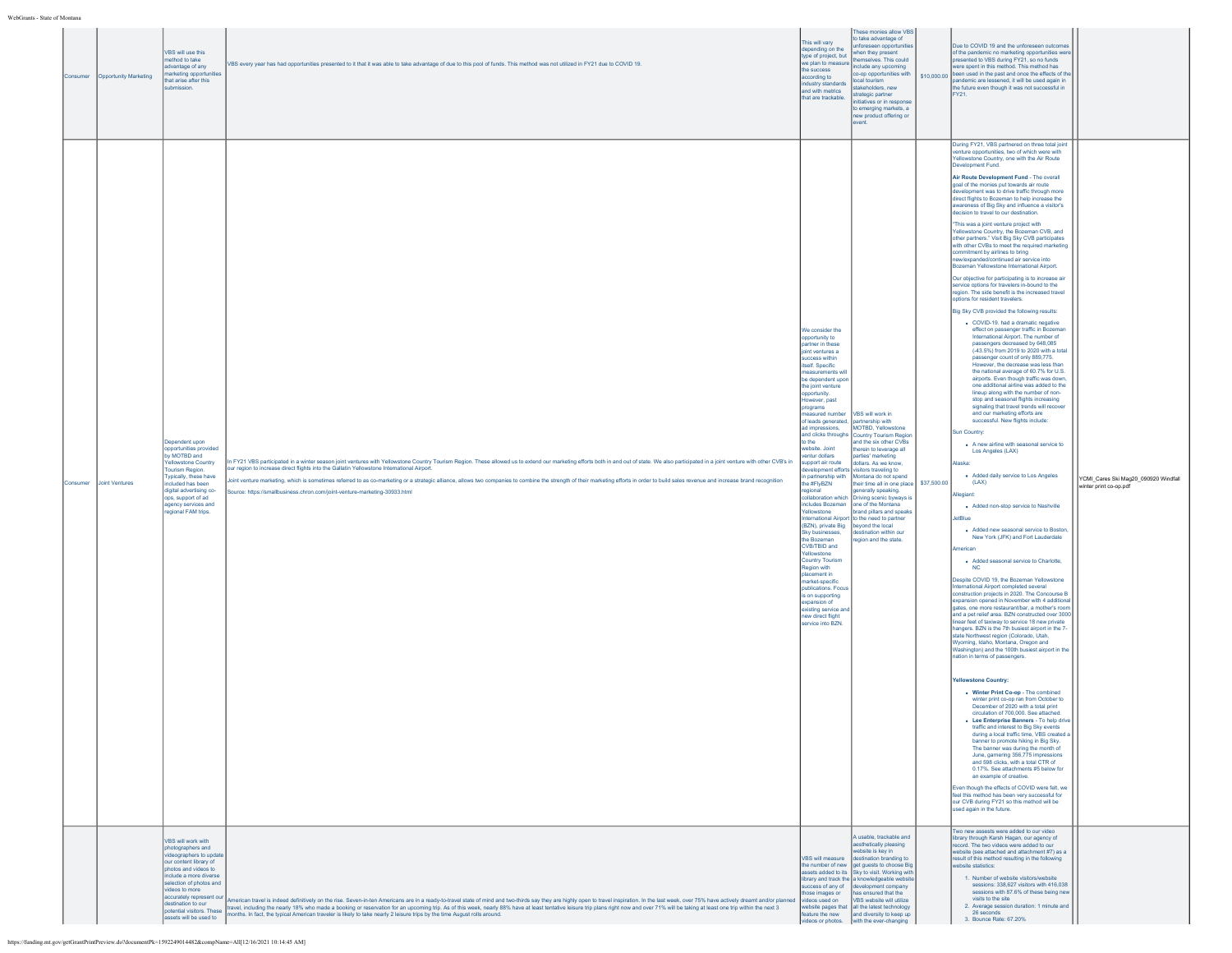| nsumer               | hoto/Video Library    | populate the website<br>with updated imagery.<br>The total expenses will<br>include top notch actors<br>for both still<br>photography and video<br>along with production<br>and other costs. Having<br>new content year over<br>vear is vital to stay too<br>of mind with travelers<br>and inspire them by<br>serving up continually<br>new and diverse<br>content.                                                                                                                                                                                                                                                                                                                                                                                                                                                                                                                                                                                                                                   | purce: https://www.destinationanalysts.com/insights-updates/<br>he Internet is extremely important because many travelers get their destination inspiration from these primary digital resources, online media, social media and online video.                                                                                                                                                                                                                                                                                                                                                                                                                                                                                                                                                                                                                                                                                                  | uccess will be<br>leasured through<br>he use of Google<br>Analytics to<br>asure the<br>following: number<br>of website visitors,<br>unique visits, time<br>spent on the site,<br>pages viewed per<br>visit and bounce | digital landscape and<br>onsumer demands. An<br>optimized website draws<br>nore traffic to the site,<br>spires travelers to plar<br>a trip, and its<br>functionality increases<br>time on site and orients<br>the visitor to the<br>destination. Keeping<br>content current gives<br>each visitor the most up<br>to-date activities, events<br>and accommodations<br>that Big Sky has to offer                                                                                                      | \$70,000.00 | 4. Pages viewed per visit: 1.62 with<br>673,679 page views<br>5. Exit Rate: 61.57%<br>6 Unique visits: 338.627<br>7. Website Ranking: 3.7<br>The top landing pages were: home page; activity<br>finder and Discover Big Sky-Soak up summer fo<br>dawn to dusk.<br>According to Google Search Console, the Visit<br>Big Sky website garnered 8.17 million<br>npressions and 159K clicks, with a URL click<br>through rate averaging at 2%.<br>This method is considered successful and will be<br>used again in the future. | Find Your Sky.mp4 |
|----------------------|-----------------------|-------------------------------------------------------------------------------------------------------------------------------------------------------------------------------------------------------------------------------------------------------------------------------------------------------------------------------------------------------------------------------------------------------------------------------------------------------------------------------------------------------------------------------------------------------------------------------------------------------------------------------------------------------------------------------------------------------------------------------------------------------------------------------------------------------------------------------------------------------------------------------------------------------------------------------------------------------------------------------------------------------|-------------------------------------------------------------------------------------------------------------------------------------------------------------------------------------------------------------------------------------------------------------------------------------------------------------------------------------------------------------------------------------------------------------------------------------------------------------------------------------------------------------------------------------------------------------------------------------------------------------------------------------------------------------------------------------------------------------------------------------------------------------------------------------------------------------------------------------------------------------------------------------------------------------------------------------------------|-----------------------------------------------------------------------------------------------------------------------------------------------------------------------------------------------------------------------|-----------------------------------------------------------------------------------------------------------------------------------------------------------------------------------------------------------------------------------------------------------------------------------------------------------------------------------------------------------------------------------------------------------------------------------------------------------------------------------------------------|-------------|----------------------------------------------------------------------------------------------------------------------------------------------------------------------------------------------------------------------------------------------------------------------------------------------------------------------------------------------------------------------------------------------------------------------------------------------------------------------------------------------------------------------------|-------------------|
| Marketing            | Multi-Media Marketing | VBS will have a<br>sence on the Visit<br>the USA website in<br>sociation with the<br>National Parks and<br>nore specifically, YNP<br>as a Gateway<br>Community. The page i<br>ranslated into multiple<br>foreign languages<br>serving up the Big Sky<br>destination in their<br>native tongue.                                                                                                                                                                                                                                                                                                                                                                                                                                                                                                                                                                                                                                                                                                        | ontinued growth in international visitation to YNP from China, Japan, India and other countries is an opportunity for Big Sky as a Gateway Community. Travel is the second largest industry export and job creator in the Unit<br>Total domestic and international inbound traveler spending is around \$1.1 trillion in the U.S. which generated a total of \$2.6 trillion in economic output and over 15 million jobs. However, with the slowdown in internation<br>U.S., and the continued rise in Americans traveling abroad, our travel trade surplus has declined significantly in recent years. After increasing impressively since 2006, the travel trade surplus has been on a decline sinc<br>rces: https://www.ustravel.org/system/files/media_root/document/Research_Fact-Sheet_Travel_and_Trade.pdf<br>https://www.ustravel.org/system/files/media_root/document/Research_Fact-Sheet_US-Travel-Answer-Sheet.pdf                    | its own landing<br>page on the Visit<br>the USA website.                                                                                                                                                              | Big Sky is a Gateway<br>nmunity to YNP, a<br>world-renowned bucket<br>list destination. Traveler<br>from around the globe<br>come to see America's<br>first National Park.<br>Located only an hour's<br>success by clicks to scenic drive north of the<br>park's West entrance,<br>Big Sky has the<br>opportunity to take<br>advantage of the people<br>coming here. Presence<br>on the Visit the USA<br>website allows VBS to<br>engage these potential<br>visitors in the trip<br>anning process. |             | Because of COVID19 during the entire FY21<br>timeframe, this method was not used by Visit Big<br>Sky, so this method was not successful for<br>FY21. We have, however, budgeted funds for<br>\$15,000.00 FY22 with hopes that the international traveler<br>will be coming back to the United States so this<br>nethod will be used again in the future.                                                                                                                                                                   |                   |
| Group<br>Marketing   | ravel/Trade Shows     | VBS will continue to<br>build upon its<br>westment in<br>international and<br>domestic travel trade<br>sales by attending IPW<br>and International Round<br>Up (IRU) during FY21.<br>IPW is a joint venture<br>with MOTBD. Expenses<br>include registration fee<br>and travel, meal and<br>lodging.                                                                                                                                                                                                                                                                                                                                                                                                                                                                                                                                                                                                                                                                                                   | IPW is produced by the U.S Travel Association, and is the travel industry's premier international marketplace and the largest generator of travel to the U.S. - During three days of intensive, prescheduled business appointm<br>vel executives meet with over 1,200 international and domestic buvers from more than 70 countries. Due to COVID-19, IPW which was scheduled to be held in Las Vegas, NV was rescheduled to 2021.<br>IRU: IRU is produced by Rocky Mountain International (RMI), with an intensive structure designed to provide conversations with more than 80 organizations from around the Great American West region comprised of North and So<br>akota, Wyoming, Idaho and Montana with nearly 50 international domestic buyers from 10+ countries. Due to COVID-19, IRU which was scheduled to be held in Casper, WY was rescheduled to 2021.<br>ource: https://www.ipw.com/<br>urce: https://internationalroundup.com/ | <b>Iliw tnement</b><br>e tracked by<br>umber of<br>pointments held<br>uring the show, as<br>well as leads<br>enerated as a<br>esult for local<br>odging partners.                                                     | VBS represents the<br>destination as a whole<br>and connects to<br>ospective travel<br>wholesalers and<br>retailers, both FIT and<br>group, on behalf of sma<br>usinesses who<br>otherwise would not get<br>exposure                                                                                                                                                                                                                                                                                |             | Because of COVID19 during the entire FY21<br>timeframe, this method was not used by Visit Big<br>Sky, so this method was not successful for<br>FY21. We have, however, budgeted funds for<br>\$10,500.00 FY22 with hopes that trade shows will be able to<br>have in person attendees so this method will be<br>used again in the future.                                                                                                                                                                                  |                   |
| Marketing<br>Support | dministration         | The costs associated<br>with administration<br>cover partial salaries fo<br>the 0.5 CEO and 0.5<br>Compliance Manager<br>along with other<br>miscellaneous<br>administrative expen<br>per the 20%<br>equirement of FY21<br>projected income.                                                                                                                                                                                                                                                                                                                                                                                                                                                                                                                                                                                                                                                                                                                                                          | fithin the administrative bucket, VBS employs a 0.5 CEO and a 0.5 Compliance Manager. A CEO is vital to an organization's success providing both a foundation and a vision for the organization to build upon, in addition to<br>ere is a dedicated leader and decision maker working with the Board of Directors. The duties of the CEO include but are not limited to making major corporate decisions, managing the overall operations and resources of the<br>organization, acting as the main point of communication between the board of directors and staff operations, and being the public face of the company.                                                                                                                                                                                                                                                                                                                        | Visit Big Sky CVB<br>will remain within<br>the 20% budget<br>llowed for<br>administration and<br>will continue to<br>follow Regulations<br>and Procedures<br>when using<br>Lodging Tax<br>Revenue.                    | Big Sky is a place. VBS<br>promotes the place, and<br>to do so, that requires<br>people.                                                                                                                                                                                                                                                                                                                                                                                                            |             | Yes, we met our objective and this method and<br>strategy is successful. We will use this strategy<br>and method again in the future. Visit Big Sky<br>CVB staved within the 20% allowable budget<br>and continues to follow Rules and Regulations<br>when using Lodging Facility Use Tax Revenue.<br>Required reports are always submitted on time.<br>\$71,400.00 Nequired reports with writing and the funds to maintain<br>our CVB in the future.                                                                      |                   |
|                      |                       | To perform this job<br>successfully, the VBS<br><b>Tourism Stakeholder</b><br>Manager must perform<br>these essential duties<br>satisfactorily:<br>• Build rapport<br>and<br>relationships<br>with Big Sky<br>tourism<br>stakeholders to<br>assist with<br>execution of the<br>comprehensive<br>annual<br>marketing and<br>communicatio<br>plan for the<br>destination<br>working directly<br>with the CEO<br>and VBS Senio<br>Marketing<br>Manager, VBS<br><b>Visitor Services</b><br>Manager and<br>any third-party<br>agencies to<br>fulfill the vision<br>mission and<br>goals of the<br>organization<br>$\bullet$ Manage the<br>segmented<br>stakeholders<br>lists and<br>coordinate<br>communicatio<br>campaigns that<br>build an<br>engaged<br>community of<br>followers using<br>various<br>technology<br>platforms<br><b>IIDSS</b><br>Mailchimp.<br>DestiMetrics).<br>• Serve in a<br>support role to<br>the CEO in<br>working with th<br><b>VBS</b><br>Membership:<br>11-member<br>Board of |                                                                                                                                                                                                                                                                                                                                                                                                                                                                                                                                                                                                                                                                                                                                                                                                                                                                                                                                                 |                                                                                                                                                                                                                       |                                                                                                                                                                                                                                                                                                                                                                                                                                                                                                     |             |                                                                                                                                                                                                                                                                                                                                                                                                                                                                                                                            |                   |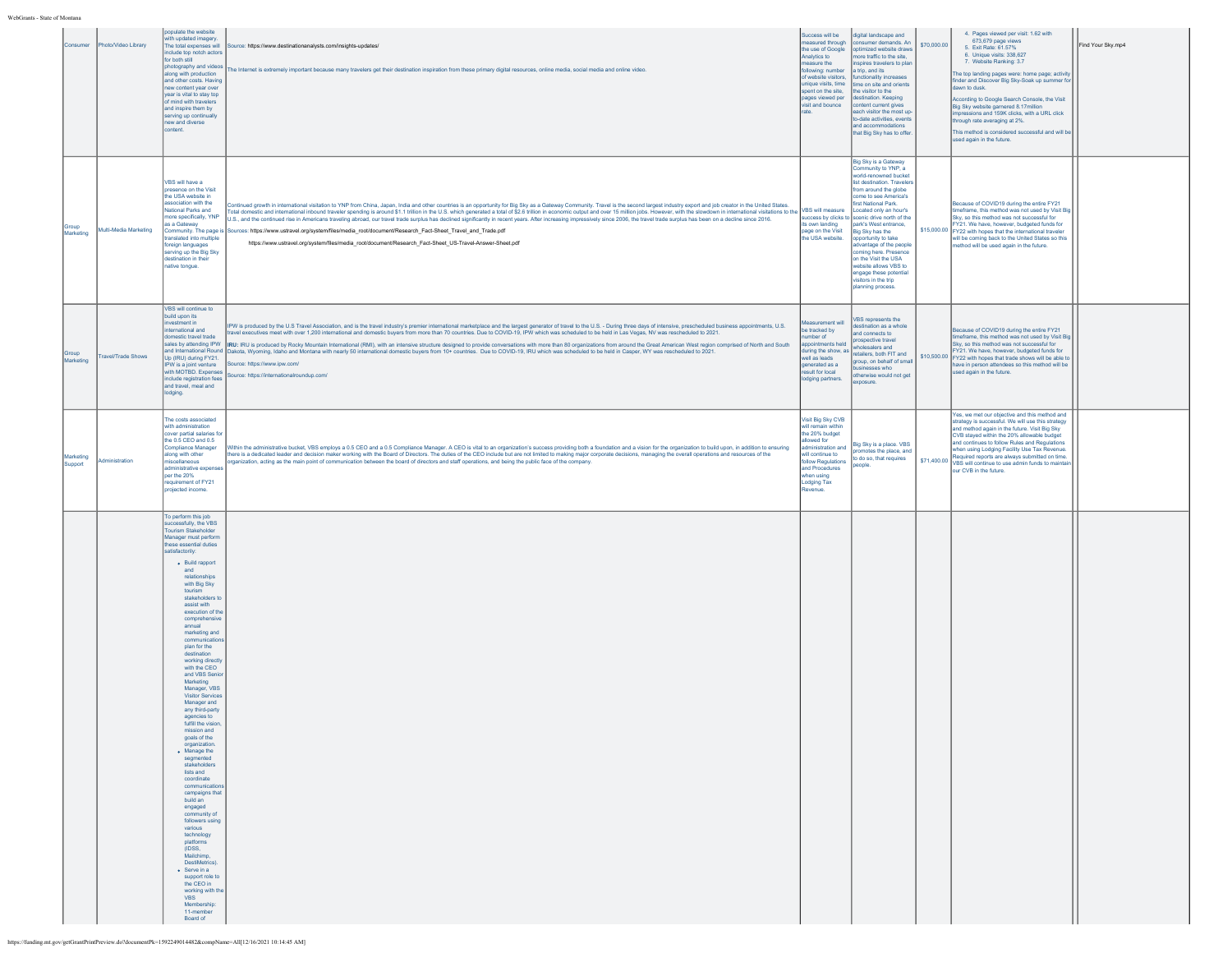| WebGrants - State of Montana |  |
|------------------------------|--|
|                              |  |

| <b>State of Montana</b> |                          |                                                     |                                                                                                                                                                                                                                                                                                                                                                                                                                                                  |                                            |                                                         |                                                                                                         |                              |
|-------------------------|--------------------------|-----------------------------------------------------|------------------------------------------------------------------------------------------------------------------------------------------------------------------------------------------------------------------------------------------------------------------------------------------------------------------------------------------------------------------------------------------------------------------------------------------------------------------|--------------------------------------------|---------------------------------------------------------|---------------------------------------------------------------------------------------------------------|------------------------------|
|                         |                          | Directors and                                       |                                                                                                                                                                                                                                                                                                                                                                                                                                                                  |                                            |                                                         |                                                                                                         |                              |
|                         |                          | 10-DestiMetrics                                     |                                                                                                                                                                                                                                                                                                                                                                                                                                                                  |                                            |                                                         |                                                                                                         |                              |
|                         |                          | Lodging                                             |                                                                                                                                                                                                                                                                                                                                                                                                                                                                  |                                            |                                                         |                                                                                                         |                              |
|                         |                          | Partners.<br>Prepare all VBS                        |                                                                                                                                                                                                                                                                                                                                                                                                                                                                  |                                            |                                                         |                                                                                                         |                              |
|                         |                          | monthly Board                                       |                                                                                                                                                                                                                                                                                                                                                                                                                                                                  |                                            | The VBS Tourism                                         |                                                                                                         |                              |
|                         |                          | and                                                 |                                                                                                                                                                                                                                                                                                                                                                                                                                                                  |                                            | Stakeholder staff reports                               |                                                                                                         |                              |
|                         |                          | DestiMetrics                                        |                                                                                                                                                                                                                                                                                                                                                                                                                                                                  |                                            | directly to the CEO and                                 |                                                                                                         |                              |
|                         |                          | meeting<br>materials,                               |                                                                                                                                                                                                                                                                                                                                                                                                                                                                  |                                            | works collaboratively                                   |                                                                                                         |                              |
|                         |                          | manage the                                          |                                                                                                                                                                                                                                                                                                                                                                                                                                                                  |                                            | vith her/him and the<br><b>VBS Visitor Services</b>     |                                                                                                         |                              |
|                         |                          | meetings                                            |                                                                                                                                                                                                                                                                                                                                                                                                                                                                  |                                            | Manager to engage the                                   |                                                                                                         |                              |
|                         |                          | calendar for in-                                    |                                                                                                                                                                                                                                                                                                                                                                                                                                                                  |                                            | VBS membership and                                      |                                                                                                         |                              |
|                         |                          | person and<br>GoTo meetings                         |                                                                                                                                                                                                                                                                                                                                                                                                                                                                  |                                            | tourism stakeholders as                                 |                                                                                                         |                              |
|                         |                          | and assist with                                     |                                                                                                                                                                                                                                                                                                                                                                                                                                                                  |                                            | aligned with the Imagine<br>Big Sky 2023 Tourism        |                                                                                                         |                              |
|                         |                          | report                                              |                                                                                                                                                                                                                                                                                                                                                                                                                                                                  |                                            | Master Plan and its                                     |                                                                                                         |                              |
|                         |                          | production.<br>• Collect &                          |                                                                                                                                                                                                                                                                                                                                                                                                                                                                  | The VBS Tourism<br>Stakeholder             | priorities, to ensure                                   |                                                                                                         |                              |
|                         |                          | Analyze Google                                      |                                                                                                                                                                                                                                                                                                                                                                                                                                                                  | Manager's                                  | marketing and<br>mmunications are on                    | Attached is a copy of the VBS Marketing                                                                 |                              |
|                         |                          | Analytics data,                                     |                                                                                                                                                                                                                                                                                                                                                                                                                                                                  | effectiveness will                         | orand and demonstrate                                   | Coordinator's job description and duties as                                                             |                              |
|                         |                          | social media<br>and email                           |                                                                                                                                                                                                                                                                                                                                                                                                                                                                  | be determined by<br>how s/he meets         | e value proposition of                                  | assigned. Our marketing manager worked July<br>and August 2020 for a total of 229 hours,                |                              |
|                         |                          | reports in a                                        | VBS serves as the destination management and marketing organization for the Big Sky destination. Therefore, having a specific staff person dedicated solely to engaging with and supporting the hundreds of tourism businesses<br>ommunity stakeholders that provide the actual Big Sky experience is critical so that VBS can help them develop it per visitor expectations and market it on their behalf. "The link between manpower and company projects is f | expectations as                            | the destination and the<br>organization to the          | averaging 40 hours per week. While our                                                                  |                              |
| Marketing               | Marketing/Publicity      | timely manner                                       | Manpower is proportional to productivity." Ensuring that VBS has enough staff to properly execute all its projects, duties, contracts, etc. is undeniably important.                                                                                                                                                                                                                                                                                             | detailed in the job                        | arious constituents.                                    | narketing manager was employed with VBS,                                                                | FY21_VISIT BIG SKY_Marketing |
| Support                 | Personnel                | to provide<br>insight on                            | iource: https://smallbusiness.chron.com/up-employee-satisfaction-22231.html                                                                                                                                                                                                                                                                                                                                                                                      | description together<br>with reporting the | S/he will assist the CEO                                | \$47,500.00 she met all the duties as assigned in the job<br>description. This method was successful in | Manager.docx                 |
|                         |                          | Marketing and                                       |                                                                                                                                                                                                                                                                                                                                                                                                                                                                  | number of hours                            | with the implementation<br>of corporate                 | FY21. We have budgeted for a full-time position                                                         |                              |
|                         |                          | advertising                                         |                                                                                                                                                                                                                                                                                                                                                                                                                                                                  | worked during the                          | mmunications that                                       | in FY22 so we do feel this position is important                                                        |                              |
|                         |                          | strategies that                                     |                                                                                                                                                                                                                                                                                                                                                                                                                                                                  | FY date range of<br>7/1/2020 -             | speak to tourism                                        | and this method will be used again in the future.                                                       |                              |
|                         |                          | drive decisions<br>on Tourism                       |                                                                                                                                                                                                                                                                                                                                                                                                                                                                  | 6/30/2021.                                 | stakeholders, the media,                                |                                                                                                         |                              |
|                         |                          | trends as it                                        |                                                                                                                                                                                                                                                                                                                                                                                                                                                                  |                                            | elected officials, other<br>Big Sky community           |                                                                                                         |                              |
|                         |                          | relates to VBS                                      |                                                                                                                                                                                                                                                                                                                                                                                                                                                                  |                                            | organizations and                                       |                                                                                                         |                              |
|                         |                          | • Manage and<br>direct the                          |                                                                                                                                                                                                                                                                                                                                                                                                                                                                  |                                            | residents/2 <sup>nd</sup>                               |                                                                                                         |                              |
|                         |                          | consumer                                            |                                                                                                                                                                                                                                                                                                                                                                                                                                                                  |                                            | omeowners. Additional<br>esponsibilities include        |                                                                                                         |                              |
|                         |                          | marketing                                           |                                                                                                                                                                                                                                                                                                                                                                                                                                                                  |                                            | roviding administrative                                 |                                                                                                         |                              |
|                         |                          | efforts for VBS<br>by developing                    |                                                                                                                                                                                                                                                                                                                                                                                                                                                                  |                                            | support in working with                                 |                                                                                                         |                              |
|                         |                          | the email                                           |                                                                                                                                                                                                                                                                                                                                                                                                                                                                  |                                            | the VBS Board of                                        |                                                                                                         |                              |
|                         |                          | marketing                                           |                                                                                                                                                                                                                                                                                                                                                                                                                                                                  |                                            | Directors and<br>DestiMetrics lodging                   |                                                                                                         |                              |
|                         |                          | campaigns,<br>updating the                          |                                                                                                                                                                                                                                                                                                                                                                                                                                                                  |                                            | partners.                                               |                                                                                                         |                              |
|                         |                          | VBS website                                         |                                                                                                                                                                                                                                                                                                                                                                                                                                                                  |                                            |                                                         |                                                                                                         |                              |
|                         |                          | and planning                                        |                                                                                                                                                                                                                                                                                                                                                                                                                                                                  |                                            |                                                         |                                                                                                         |                              |
|                         |                          | social media                                        |                                                                                                                                                                                                                                                                                                                                                                                                                                                                  |                                            |                                                         |                                                                                                         |                              |
|                         |                          | posts<br>(Instagram,                                |                                                                                                                                                                                                                                                                                                                                                                                                                                                                  |                                            |                                                         |                                                                                                         |                              |
|                         |                          | Twitter.                                            |                                                                                                                                                                                                                                                                                                                                                                                                                                                                  |                                            |                                                         |                                                                                                         |                              |
|                         |                          | LinkedIn).                                          |                                                                                                                                                                                                                                                                                                                                                                                                                                                                  |                                            |                                                         |                                                                                                         |                              |
|                         |                          | · Evaluate and<br>ensure that all                   |                                                                                                                                                                                                                                                                                                                                                                                                                                                                  |                                            |                                                         |                                                                                                         |                              |
|                         |                          | VBS internal                                        |                                                                                                                                                                                                                                                                                                                                                                                                                                                                  |                                            |                                                         |                                                                                                         |                              |
|                         |                          | and external                                        |                                                                                                                                                                                                                                                                                                                                                                                                                                                                  |                                            |                                                         |                                                                                                         |                              |
|                         |                          | communications                                      |                                                                                                                                                                                                                                                                                                                                                                                                                                                                  |                                            |                                                         |                                                                                                         |                              |
|                         |                          | adhere to brand<br>standards.                       |                                                                                                                                                                                                                                                                                                                                                                                                                                                                  |                                            |                                                         |                                                                                                         |                              |
|                         |                          | $\bullet$ Contribute to                             |                                                                                                                                                                                                                                                                                                                                                                                                                                                                  |                                            |                                                         |                                                                                                         |                              |
|                         |                          | the production                                      |                                                                                                                                                                                                                                                                                                                                                                                                                                                                  |                                            |                                                         |                                                                                                         |                              |
|                         |                          | of VBS                                              |                                                                                                                                                                                                                                                                                                                                                                                                                                                                  |                                            |                                                         |                                                                                                         |                              |
|                         |                          | programs and<br>events                              |                                                                                                                                                                                                                                                                                                                                                                                                                                                                  |                                            |                                                         |                                                                                                         |                              |
|                         |                          | (Marketing,                                         |                                                                                                                                                                                                                                                                                                                                                                                                                                                                  |                                            |                                                         |                                                                                                         |                              |
|                         |                          | Outlook,                                            |                                                                                                                                                                                                                                                                                                                                                                                                                                                                  |                                            |                                                         |                                                                                                         |                              |
|                         |                          | Luncheon and<br>Annual                              |                                                                                                                                                                                                                                                                                                                                                                                                                                                                  |                                            |                                                         |                                                                                                         |                              |
|                         |                          | Members                                             |                                                                                                                                                                                                                                                                                                                                                                                                                                                                  |                                            |                                                         |                                                                                                         |                              |
|                         |                          | Meeting) as                                         |                                                                                                                                                                                                                                                                                                                                                                                                                                                                  |                                            |                                                         |                                                                                                         |                              |
|                         |                          | needed at the<br>direction of the                   |                                                                                                                                                                                                                                                                                                                                                                                                                                                                  |                                            |                                                         |                                                                                                         |                              |
|                         |                          | <b>VBS</b> Senior                                   |                                                                                                                                                                                                                                                                                                                                                                                                                                                                  |                                            |                                                         |                                                                                                         |                              |
|                         |                          | Marketing                                           |                                                                                                                                                                                                                                                                                                                                                                                                                                                                  |                                            |                                                         |                                                                                                         |                              |
|                         |                          | Manager.                                            |                                                                                                                                                                                                                                                                                                                                                                                                                                                                  |                                            |                                                         |                                                                                                         |                              |
|                         |                          | • Develop the<br>corporate                          |                                                                                                                                                                                                                                                                                                                                                                                                                                                                  |                                            |                                                         |                                                                                                         |                              |
|                         |                          | communication                                       |                                                                                                                                                                                                                                                                                                                                                                                                                                                                  |                                            |                                                         |                                                                                                         |                              |
|                         |                          | that speak to                                       |                                                                                                                                                                                                                                                                                                                                                                                                                                                                  |                                            |                                                         |                                                                                                         |                              |
|                         |                          | tourism                                             |                                                                                                                                                                                                                                                                                                                                                                                                                                                                  |                                            |                                                         |                                                                                                         |                              |
|                         |                          | stakeholders<br>and the media                       |                                                                                                                                                                                                                                                                                                                                                                                                                                                                  |                                            |                                                         |                                                                                                         |                              |
|                         |                          | to affectively set                                  |                                                                                                                                                                                                                                                                                                                                                                                                                                                                  |                                            |                                                         |                                                                                                         |                              |
|                         |                          | the tone for                                        |                                                                                                                                                                                                                                                                                                                                                                                                                                                                  |                                            |                                                         |                                                                                                         |                              |
|                         |                          | continued<br>success of                             |                                                                                                                                                                                                                                                                                                                                                                                                                                                                  |                                            |                                                         |                                                                                                         |                              |
|                         |                          | tourism in Big                                      |                                                                                                                                                                                                                                                                                                                                                                                                                                                                  |                                            |                                                         |                                                                                                         |                              |
|                         |                          | Sky.                                                |                                                                                                                                                                                                                                                                                                                                                                                                                                                                  |                                            |                                                         |                                                                                                         |                              |
|                         |                          | $\bullet$ Attend to<br>visitors in the              |                                                                                                                                                                                                                                                                                                                                                                                                                                                                  |                                            |                                                         |                                                                                                         |                              |
|                         |                          | Big Sky &                                           |                                                                                                                                                                                                                                                                                                                                                                                                                                                                  |                                            |                                                         |                                                                                                         |                              |
|                         |                          | Greater                                             |                                                                                                                                                                                                                                                                                                                                                                                                                                                                  |                                            |                                                         |                                                                                                         |                              |
|                         |                          | Yellowstone<br>Visitor                              |                                                                                                                                                                                                                                                                                                                                                                                                                                                                  |                                            |                                                         |                                                                                                         |                              |
|                         |                          | Information                                         |                                                                                                                                                                                                                                                                                                                                                                                                                                                                  |                                            |                                                         |                                                                                                         |                              |
|                         |                          | Center to assis                                     |                                                                                                                                                                                                                                                                                                                                                                                                                                                                  |                                            |                                                         |                                                                                                         |                              |
|                         |                          | the VBS Visitor<br>Services                         |                                                                                                                                                                                                                                                                                                                                                                                                                                                                  |                                            |                                                         |                                                                                                         |                              |
|                         |                          | Manager and                                         |                                                                                                                                                                                                                                                                                                                                                                                                                                                                  |                                            |                                                         |                                                                                                         |                              |
|                         |                          | seasonal                                            |                                                                                                                                                                                                                                                                                                                                                                                                                                                                  |                                            |                                                         |                                                                                                         |                              |
|                         |                          | staff/Travel<br>Counsellors                         |                                                                                                                                                                                                                                                                                                                                                                                                                                                                  |                                            |                                                         |                                                                                                         |                              |
|                         |                          | when                                                |                                                                                                                                                                                                                                                                                                                                                                                                                                                                  |                                            |                                                         |                                                                                                         |                              |
|                         |                          | necessary.                                          |                                                                                                                                                                                                                                                                                                                                                                                                                                                                  |                                            |                                                         |                                                                                                         |                              |
|                         |                          | • All other duties                                  |                                                                                                                                                                                                                                                                                                                                                                                                                                                                  |                                            |                                                         |                                                                                                         |                              |
|                         |                          | and                                                 |                                                                                                                                                                                                                                                                                                                                                                                                                                                                  |                                            |                                                         |                                                                                                         |                              |
|                         |                          | responsibilities                                    |                                                                                                                                                                                                                                                                                                                                                                                                                                                                  |                                            |                                                         |                                                                                                         |                              |
|                         |                          | as assigned.                                        |                                                                                                                                                                                                                                                                                                                                                                                                                                                                  |                                            |                                                         |                                                                                                         |                              |
|                         |                          |                                                     |                                                                                                                                                                                                                                                                                                                                                                                                                                                                  |                                            |                                                         |                                                                                                         |                              |
|                         |                          |                                                     |                                                                                                                                                                                                                                                                                                                                                                                                                                                                  |                                            | The Big Sky & Greater<br>Yellowstone VIC is a           | The Big Sky and Greater Yellowstone Visitor                                                             |                              |
|                         |                          |                                                     |                                                                                                                                                                                                                                                                                                                                                                                                                                                                  |                                            | vital component of how                                  | Center employs staff members how are                                                                    |                              |
|                         |                          | The Big Sky & Greater                               |                                                                                                                                                                                                                                                                                                                                                                                                                                                                  |                                            | VBS inspires, educates                                  | knowledgeable about the Big Sky area to best                                                            |                              |
|                         |                          | <b>Yellowstone VIC</b>                              |                                                                                                                                                                                                                                                                                                                                                                                                                                                                  |                                            | and informs potential                                   | serve our guests. With the COVID19 pandemic<br>in full force for FY21, our visitor center was           |                              |
|                         |                          | employees a full-time                               |                                                                                                                                                                                                                                                                                                                                                                                                                                                                  |                                            | visitors while planning a<br>trip to Big Sky as well as | closed to the public until June 1, 2021. Our CVB                                                        |                              |
|                         |                          | coordinator and two part                            |                                                                                                                                                                                                                                                                                                                                                                                                                                                                  |                                            | upon their arrival. VIC                                 | hired a VIC coordinator in April 2021 to set up                                                         |                              |
|                         |                          | time travel counselors to<br>assist visitors, Staff |                                                                                                                                                                                                                                                                                                                                                                                                                                                                  |                                            | staff take calls                                        | our center from our relocation in June 2020. She<br>had to unpack all the brochures and organize        |                              |
|                         |                          | spends an estimated 8-                              |                                                                                                                                                                                                                                                                                                                                                                                                                                                                  | For the Big Sky &                          | throughout the year to<br>answer questions, mail        | the center to be useful to our visitors. We do                                                          |                              |
|                         |                          | 10 minutes per group                                | Itatistics from the Big Sky VIC during the 2019 calendar year are as follows:                                                                                                                                                                                                                                                                                                                                                                                    | Greater                                    | formation out, update                                   | have statistics from June 2021 per the following:                                                       |                              |
|                         |                          | assisting visitors with<br>directions, outdoor      | · Total number of visitors: 8.639                                                                                                                                                                                                                                                                                                                                                                                                                                | <b>Yellowstone VIC</b>                     | and create materials for                                | June 2021 - total of 961 visitors                                                                       |                              |
|                         |                          | ecreation opportunities                             | • Top visiting states: MT, CA, TX, MN, FL, CO, WA, NY                                                                                                                                                                                                                                                                                                                                                                                                            | this includes                              | guests like OVGs, maps,                                 |                                                                                                         |                              |
| Marketing               | VIC                      | ccommodations, dining                               | · Total hours open: 1,560 hrs.                                                                                                                                                                                                                                                                                                                                                                                                                                   | tracking the<br>number of visitors         | blogs, social posts, etc.<br>in addition to providing   | Top 10 States:                                                                                          |                              |
| Support                 | Funding/Staffing/Signage | and activities. Travel<br>counselors are            | . Top visiting countries: Canada, Australia, France, UK and Germany                                                                                                                                                                                                                                                                                                                                                                                              |                                            | and the number of in-person assistance at               | \$56,160.00 Florida, Texas, California, Ohio, Montana, Utah,                                            |                              |
|                         |                          |                                                     |                                                                                                                                                                                                                                                                                                                                                                                                                                                                  |                                            | the facility from June                                  | Colorado, Indiana, Wisconsin, and                                                                       |                              |
|                         |                          |                                                     |                                                                                                                                                                                                                                                                                                                                                                                                                                                                  | requests for the                           |                                                         |                                                                                                         |                              |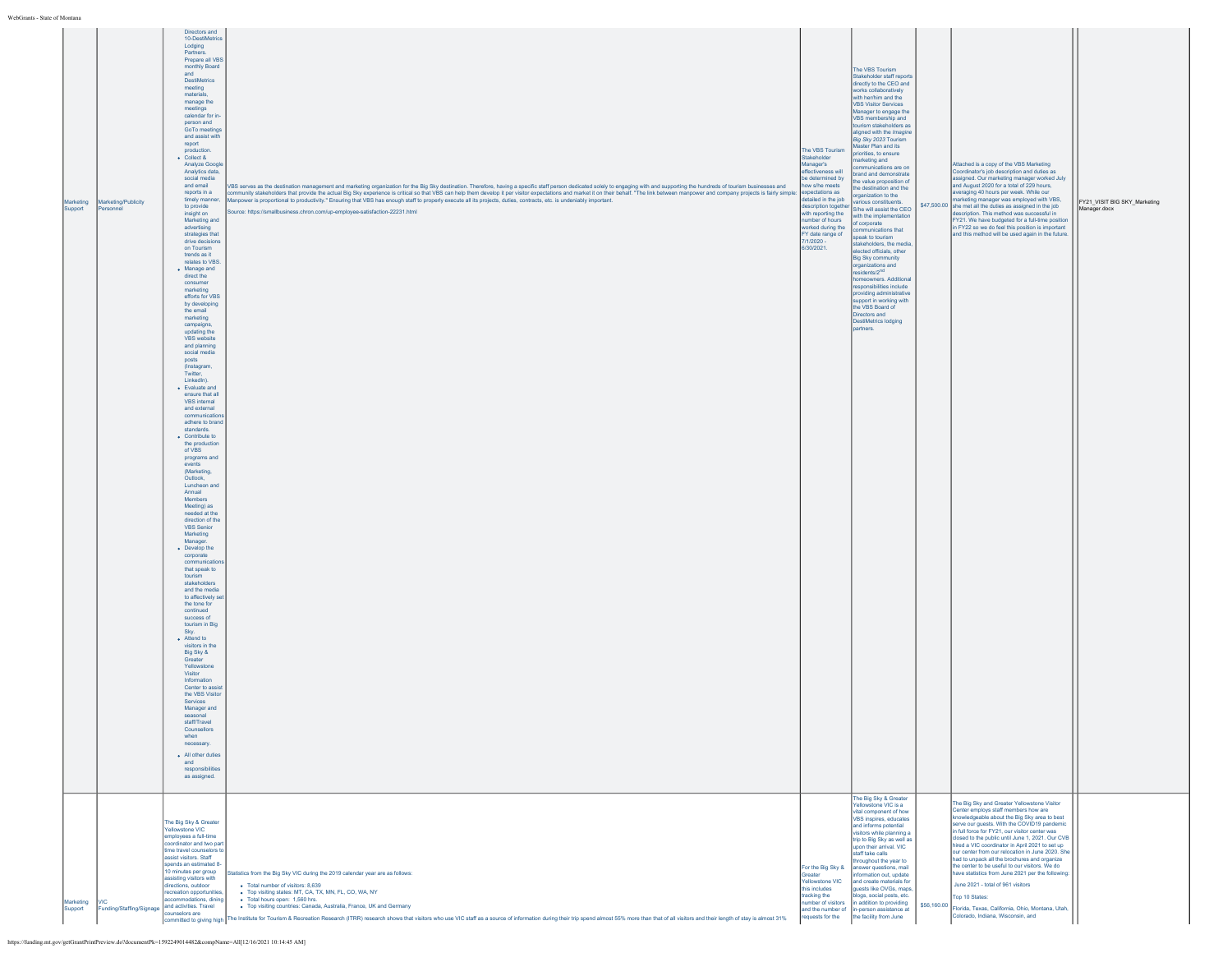|                      |                                       | quality personalized<br>service on a year-round<br>basis to assist visitors<br>as a Gateway<br>Community to YNP in<br>the summer and ever<br>increasingly to those<br>coming to ski in winter.                                                                                                                                                                                                                                                                                                                                                                                                                                           | longer.<br>Source: https://itrr.umt.edu/                                                                                                                                                                                                                                                                                                                                                                                                                                                                                                 | Official Visitors<br>Guide.                                                                                                                                                                                                                                                             | through September. The<br>VIC capitalizes on the<br>lack of cell service<br>driving through Gallatin<br>Canyon and continued<br>south to West<br>Yellowstone on US<br>Highway 191 to be able<br>to assist many visitors<br>stopping to use their<br>phone and the public<br>restroom facilities.                                                                                                                                                                                                                                                                                                                                                                                                                                                                                                                                                                                                                                                                                       |            | Pennsylvania.<br>Since our VIC manager was hired in April 2021<br>to 6/30/2021 she had 631 requested for mailed<br>visitor guides and 880 visitor guides downloaded<br>from the VBS website.<br>This method was not as successful as we had<br>hoped due to COVID19, but our center has<br>remained open since June of 2021 because<br>serving our guests is our mission. This method<br>will be used again in the future.                                                                           |  |
|----------------------|---------------------------------------|------------------------------------------------------------------------------------------------------------------------------------------------------------------------------------------------------------------------------------------------------------------------------------------------------------------------------------------------------------------------------------------------------------------------------------------------------------------------------------------------------------------------------------------------------------------------------------------------------------------------------------------|------------------------------------------------------------------------------------------------------------------------------------------------------------------------------------------------------------------------------------------------------------------------------------------------------------------------------------------------------------------------------------------------------------------------------------------------------------------------------------------------------------------------------------------|-----------------------------------------------------------------------------------------------------------------------------------------------------------------------------------------------------------------------------------------------------------------------------------------|----------------------------------------------------------------------------------------------------------------------------------------------------------------------------------------------------------------------------------------------------------------------------------------------------------------------------------------------------------------------------------------------------------------------------------------------------------------------------------------------------------------------------------------------------------------------------------------------------------------------------------------------------------------------------------------------------------------------------------------------------------------------------------------------------------------------------------------------------------------------------------------------------------------------------------------------------------------------------------------|------------|------------------------------------------------------------------------------------------------------------------------------------------------------------------------------------------------------------------------------------------------------------------------------------------------------------------------------------------------------------------------------------------------------------------------------------------------------------------------------------------------------|--|
| Marketing<br>Support | <b>DMO Program</b><br>Participation   | Membership dues,<br>registration fees and<br>other related<br>programming costs.                                                                                                                                                                                                                                                                                                                                                                                                                                                                                                                                                         | DI's members become connected to a community of 600+ official destination marketing organizations that collectively command more than \$2 billion in annual budgets around the world. DI is the passionate advocate and definit<br>resource for official destination marketing organizations and professionals worldwide.<br>Source: https://destinationsinternational.org/                                                                                                                                                              | VBS plans to<br>ontinue training<br>with DMAI to<br>further continuing<br>education of its<br>staff and maintain<br>he accreditation of<br>the DMO, Success<br>will be measured<br>by staff<br>participating in said<br>trainings and<br>renewal of the<br>DMAI membership<br>annually. | Destinations<br>International is about<br>serving destination<br>marketing professionals<br>first and foremost.<br>Together with its<br>mbers and partners,<br>DI represents a powerfu<br>orward-thinking,<br>ollaborative associatio<br>exchanging bold ideas,<br>connecting innovative<br>people, and elevating<br>tourism to its highest<br>potential. It supports the<br>profession of destination<br>marketing, provides peer<br>to peer idea exchange,<br>access to research on<br>visitor centers, training<br>for meeting professional<br>and the travel trade. Big<br>Sky is requesting funding<br>for membership fees and<br>conference registration                                                                                                                                                                                                                                                                                                                         | \$1,500.00 | VBS used its Destination International<br>nembership to train and educate its staff.<br>Through the DI blog, case studies, monthly<br>webinars and more, Visit Big Sky was able to<br>stay on top of trends, industry changes and lear<br>about international destinations. Due to COVID<br>19, no seminars were attended this year<br>however, our dues were paid. VBS has found<br>this method to be a success in the past and will<br>renew its membership again for FY22.                        |  |
| Marketing<br>Support | <b>rinted Material</b>                | Inting of the Official<br><b>Big Sky destination</b>                                                                                                                                                                                                                                                                                                                                                                                                                                                                                                                                                                                     | n summer 2019, the Big Sky and Greater Yellowstone Visitor Information Center saw more than 8,000 visitors, all of whom were new to the Big Sky area and in need of a map to find their way. By offering printed maps for our<br>re providing a resource not otherwise available. Google maps is not up to date in our area with many business locations pinging incorrectly on Google, which further reinforces the need for printed maps.<br>Source: https://theconversation.com/why-paper-maps-still-matter-in-the-digital-age-105341 | Number of maps<br>printed and<br>distributed at the<br>Big Sky & Greater<br>ellowstone VIC,<br>as well as by our<br>will measure the<br>success of this<br>nethod. A printed<br>copy attached to<br>the evaluation<br>report.                                                           | Montana is the fourth<br>largest state by area.<br>Orientation for our<br>visitors is essential to<br>provide a remarkable<br>experience. VBS prints<br>naps of the destination<br>and the greater<br>copy of the map will Yellowstone Country<br>be retained on file   Tourism Region to assis<br>together with a .pdf travelers in finding their<br>way.                                                                                                                                                                                                                                                                                                                                                                                                                                                                                                                                                                                                                             |            | Because of COVID19, no funds were spent for<br>this method. The Visit Big Sky CVB had plenty of<br>maps from the previous year when the visitation<br>was at a low point due to COVID. Funding was<br>\$6,000.00 budgeted for FY22 for this method and new,<br>updated maps will be produced. This method<br>has been very successful in the past and will be<br>used again.                                                                                                                         |  |
| Marketing<br>Support | TAC/Governor's<br>Conference meetings | The Montana<br>Governor's Conference<br>on Tourism and Outdoo<br>Recreation provides an<br>opportunity for the<br>state's entire tourism<br>ecosystem to gather<br>together to network.<br>learn and get inspired t<br>then go back to the<br>representative<br>communities to apply<br>those learnings. The<br>host city changes from<br>year to year which<br>further facilitates<br>learning about<br>destinations throughout<br>the state one destinatio<br>lat a time. Expenses<br>include registration,<br>travel, meals and<br>lodging. The same<br>expenses apply to the<br>TAC meetings normally<br>held in Helena,<br>Montana. | kccording to MOTBD rules and regulations, VBS is required to send at least one individual to the quarterly TAC meetings as well as to the Annual Governor's Conference.                                                                                                                                                                                                                                                                                                                                                                  | VBS will measure<br>success by sending<br>one staff member<br>to quarterly TAC<br>neetings and the<br>Annual Governor's<br>Conference per<br>rules and<br>regulations of the<br>MOTBD.                                                                                                  | Attending the meetings<br>and conferences are a<br>equirement for being th<br>fiscal sponsor of<br>Montana Lodging Facilit<br>Use Tax monies.                                                                                                                                                                                                                                                                                                                                                                                                                                                                                                                                                                                                                                                                                                                                                                                                                                          |            | With COVID19 still prevalent in Montana, all<br>meetings were held virtually so no expenses<br>were incurred to be part of these meetings. This<br>method can still be considered successful even<br>though the meetings were not in person becaus<br>\$2,550.00 the virtual meetings distributed the necessary<br>information to each CVB to keep them up to<br>date. This method will be used again in the<br>future but in person meetings depend on the<br>containment of the COVID 19 pandemic. |  |
|                      |                                       |                                                                                                                                                                                                                                                                                                                                                                                                                                                                                                                                                                                                                                          |                                                                                                                                                                                                                                                                                                                                                                                                                                                                                                                                          |                                                                                                                                                                                                                                                                                         | The Research segment<br>for FY21 constitutes an<br>annual \$26,810<br>expenditure for<br>DestiMetrics which is a<br>lodging technology<br>platform that allows VBS<br>on a destination level to<br>view daily occupancy<br>and average daily rate<br>for its combined 9<br>lodging partners, YOY<br>historical data by<br>season, 6-month forward<br>pacing, quarterly booking<br>window information by<br>month, and market data<br>comparison to the 17<br>other mountain resort<br>communities that utilize<br>this tool as well. Finally<br>60-day Retail Report is<br>shared destination wide<br>with all tourism<br>stakeholders detailing<br>occupancy for the<br>upcoming two months.<br>This assists these<br>businesses with making<br>staffing decisions and<br>advance purchases of<br>supplies, product, etc. for<br>retailers and restaurants<br>in particular. Monthly<br>calls with all lodging<br>partners and our<br>DestiMetrics account<br>epresentatives provides |            |                                                                                                                                                                                                                                                                                                                                                                                                                                                                                                      |  |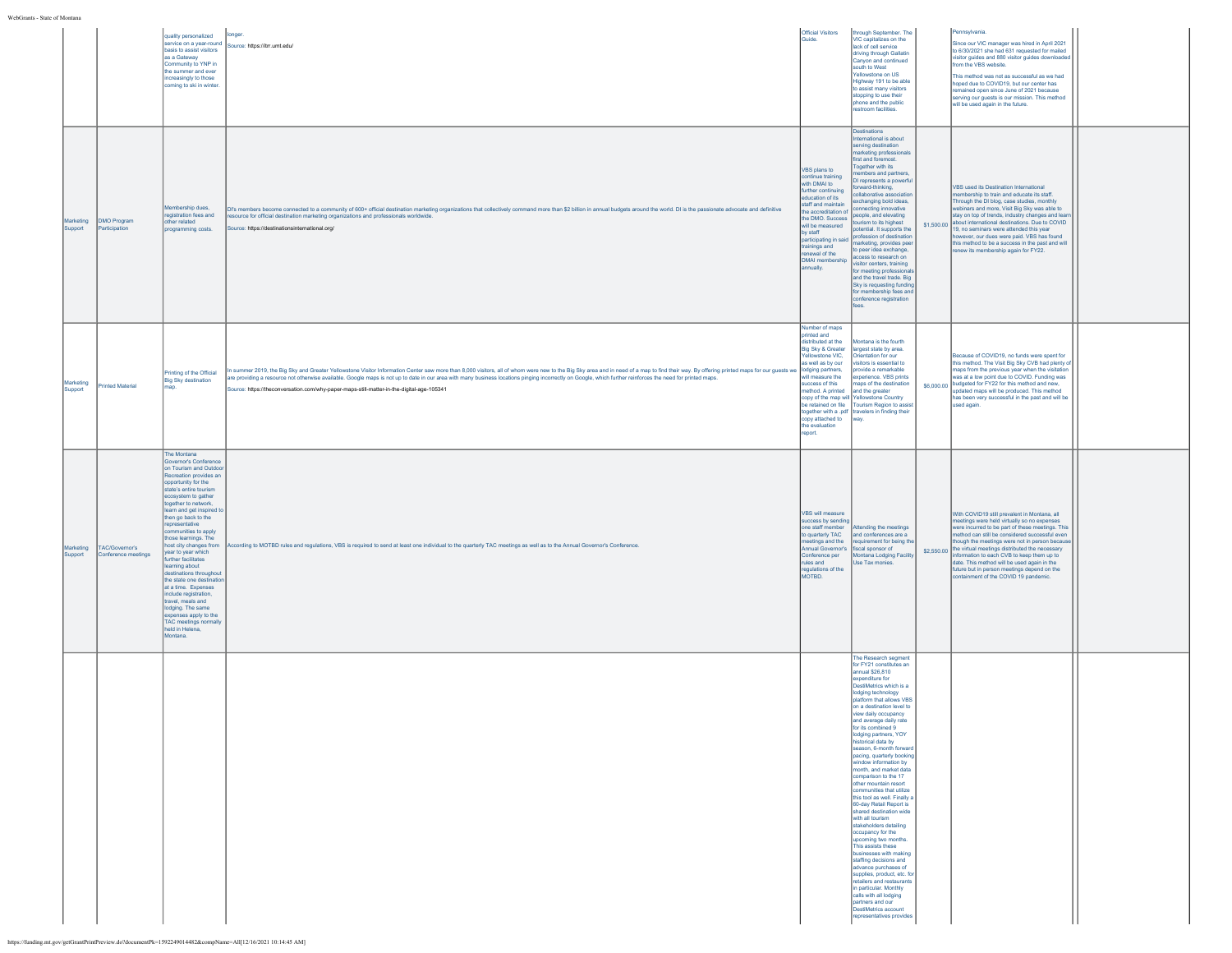| WebGrants - State of Montana |                             |         |                                                                                                                                                                                                                                                                                                                                                                                                                                                                                                                                                                                                                                                                                                                                                                                                                                                                                                                                                                                                                                                                                                                                                                                                                                                                                                                                                                                                                                                                                                                                                  |                                                                                                                                                                                                                                                                                                                                                                                                                                                                                                                                       |                                                                                                                                                                                                                                                                                                                                                                                                        |                                                                                                                                                                                                                                                                                                                                                                                                                                                                                                                                                                                                                                                                                                                                                                                                                                                                                                                                                                                                                                                                                                                                                                                                                                                                                                                                                                                                                                                                                                                                                                                                                                                                                                                                                                                                                                                                                                                                                                                                                                                                                                                                                                                                                                                                                                                                                                                                                                                                                                                                                                                                                                                                                                                                                                                                                                                                                                                                                                                                                                                    |                                                                                                                                                                                                                                                                                                                                                                                                                                                                                                                                                                                                                                                                                                                                                                                                                                                                                                                                                                                                                                                                                                                                                                                                                                                                                                                                                                                                                                                                                                                                                                                                                                                                                                                                                                                                                                                                                                                                               |                         |
|------------------------------|-----------------------------|---------|--------------------------------------------------------------------------------------------------------------------------------------------------------------------------------------------------------------------------------------------------------------------------------------------------------------------------------------------------------------------------------------------------------------------------------------------------------------------------------------------------------------------------------------------------------------------------------------------------------------------------------------------------------------------------------------------------------------------------------------------------------------------------------------------------------------------------------------------------------------------------------------------------------------------------------------------------------------------------------------------------------------------------------------------------------------------------------------------------------------------------------------------------------------------------------------------------------------------------------------------------------------------------------------------------------------------------------------------------------------------------------------------------------------------------------------------------------------------------------------------------------------------------------------------------|---------------------------------------------------------------------------------------------------------------------------------------------------------------------------------------------------------------------------------------------------------------------------------------------------------------------------------------------------------------------------------------------------------------------------------------------------------------------------------------------------------------------------------------|--------------------------------------------------------------------------------------------------------------------------------------------------------------------------------------------------------------------------------------------------------------------------------------------------------------------------------------------------------------------------------------------------------|----------------------------------------------------------------------------------------------------------------------------------------------------------------------------------------------------------------------------------------------------------------------------------------------------------------------------------------------------------------------------------------------------------------------------------------------------------------------------------------------------------------------------------------------------------------------------------------------------------------------------------------------------------------------------------------------------------------------------------------------------------------------------------------------------------------------------------------------------------------------------------------------------------------------------------------------------------------------------------------------------------------------------------------------------------------------------------------------------------------------------------------------------------------------------------------------------------------------------------------------------------------------------------------------------------------------------------------------------------------------------------------------------------------------------------------------------------------------------------------------------------------------------------------------------------------------------------------------------------------------------------------------------------------------------------------------------------------------------------------------------------------------------------------------------------------------------------------------------------------------------------------------------------------------------------------------------------------------------------------------------------------------------------------------------------------------------------------------------------------------------------------------------------------------------------------------------------------------------------------------------------------------------------------------------------------------------------------------------------------------------------------------------------------------------------------------------------------------------------------------------------------------------------------------------------------------------------------------------------------------------------------------------------------------------------------------------------------------------------------------------------------------------------------------------------------------------------------------------------------------------------------------------------------------------------------------------------------------------------------------------------------------------------------------------|-----------------------------------------------------------------------------------------------------------------------------------------------------------------------------------------------------------------------------------------------------------------------------------------------------------------------------------------------------------------------------------------------------------------------------------------------------------------------------------------------------------------------------------------------------------------------------------------------------------------------------------------------------------------------------------------------------------------------------------------------------------------------------------------------------------------------------------------------------------------------------------------------------------------------------------------------------------------------------------------------------------------------------------------------------------------------------------------------------------------------------------------------------------------------------------------------------------------------------------------------------------------------------------------------------------------------------------------------------------------------------------------------------------------------------------------------------------------------------------------------------------------------------------------------------------------------------------------------------------------------------------------------------------------------------------------------------------------------------------------------------------------------------------------------------------------------------------------------------------------------------------------------------------------------------------------------|-------------------------|
|                              | <b>Aarketing</b><br>Support | esearch | In order to grow Big<br>Sky tourism, VBS must<br>continually monitor and<br>measure visitor and<br>esident sentiment. In<br>addition, it is critical for<br>the leader of the tourism<br>collective to understand<br>the dynamics of the<br>local market. Research<br>is the tool that facilitates<br>for VBS. A current<br>example of this is VBS'<br>use of DestiMetrics.<br>They are the leading<br>upplier of lodging<br>netrics and market<br>intelligence for the North<br>American mountain<br>travel industry, providin<br>what you ought to<br>know" about destinatio<br>wide metrics, lodging<br>performance,<br>benchmarking and<br>resort intelligence. VBS<br>utilizes DestiMetrics'<br>foundational product,<br>Booking Pace Analysis,<br><b>Reservation Activity</b><br>Outlook, tracks past and<br>present reservation<br>activity, and sets the<br>stage for measuring<br>performance in the<br>destination. These<br>detailed reports gauge<br>occupancy, key months<br>when nights are booked<br>Average Daily Rate<br>(ADR) and Revenue Pe<br>Available Room<br>(RevPAR) at the<br>destination-level<br>Moving forward,<br>additional research firms<br>and methods will be<br>employed to assist VBS<br>n this area.<br><b>Additional summer</b><br>visitor research<br>including the Tourism<br>Sentiment Index by<br><b>Destination Analysts</b><br>and Destination Think!.<br>espectively, will be<br>completed.<br>From the perspective of<br>a Destination Marketing<br>Organization (DMO), a<br>familiarization (FAM) | ccording to Tourism e-school "understanding the market in which you operate is essential in creating a robust tourism marketing strategy". "Destinations can leverage research to make sound decisions regarding product devel<br>and marketing, to remain competitive in our dynamic tourism industry." Research is the tool to be sure that changes you want to make are what the visitor would like when coming to your destination.<br>lource: https://tourismeschool.com/blog/tourism-research-australia-operators-destinations/ | Success will be<br>neasured by<br>purchasing data<br>and information<br>indicating past,<br>current and future<br>rends in the<br>Montana tourism<br>market. The ability<br>to share this<br>information with<br>ousinesses and<br>organizations will<br>help garner more<br>support of VBS'<br>ission to increase<br>visitation to Big<br>Sky.<br>Success will be<br>neasured by<br>ncreased articles | for collaboration to<br>ormulate strategies<br>including how to address<br>periods of low<br>.<br>occupancy, as well as<br>providing qualitative<br>information to inform<br>what we are seeing<br>quantitatively. The<br>contract term is for 3<br>years which facilitates a<br>iscount on service, and<br>this is year 2/3. For the<br>first three years using<br>DestiMetrics which<br>facilitates making<br>lecisions based on data<br>Big Sky Resort was a<br>participant. Unfortunately<br>ast summer, due to a<br>bond issuance by their<br>parent company, Boyne<br>Resorts, Big Sky Resort<br>was made to withdraw<br>from participating in spite<br>of their local sales<br>representatives<br>expressing the<br>significant value it<br>ovided them in<br>nanaging their business<br>The remaining lodging<br>partners feel this tool is<br>valuable and following<br>confirmation from<br>nnTopia/DestiMetrics<br>that the data is<br>tatistically valid with<br>nore than half of the<br>narket's inventory<br>presented, the<br>ecision was made to<br>enew. With VBS'<br>imary focus on buildin<br>immer and shoulder<br>isitation to rival winter t<br>nsure sustainability for<br>Big Sky businesses and<br>the community at-large,<br>DestiMetrics without Big<br>Sky Resort is very<br>elevant. The Resort<br>drives winter visitation,<br>however the<br>destination's summer<br>positioning is tied to<br>being a Gateway<br>ommunity to<br>Yellowstone as well as<br>an outdoor recreational<br>playground including 50+<br>hikes, horseback riding.<br>mountain biking and<br>activities on the Gallatin<br>River such as whitewate<br>rafting and kavaking. A<br>good portion of Big Sky<br>Resort's summer<br>business is group, so the<br>lodging/rate date for<br>summer FIT without<br>them is extremely helpful<br>for the other lodging<br>partners who are not as<br>dependent on group<br>business. It is important<br>to note, Big Sky Resort<br>continues to access the<br>60-day Retail Report for<br>their use. Finally, the 9<br>participating DestiMetric<br>lodging partners who<br>contribute confidential<br>occupancy and rate<br>date, legally constitute<br>our membership under<br>our 501(c)(6) nonprofit<br>nembership<br>organization status,<br>along with our board of<br>directors. The<br><b>DestiMetrics platform</b><br>was presented to TAC,<br>egions and CVBs at<br>the Research Summit in<br>2018 at the state's<br>request as an illustration<br>f how we as a CVB are<br>using data to inform our<br>marketing decisions.<br>There is an additional<br>\$24,190 to conduct<br>lanother summer related<br>research project in 2021<br>since we only have had<br>two research projects in<br>the past five years to<br>learn more about our<br>summer traveler - a<br>summer visitor in-market<br>intercept study done in<br>2019 followed by a post<br>trip survey. The last<br>\$1,000 is for support of<br>Voices of Montana<br>Tourism which is<br>allowable per the<br>regulations. | One way to extend our research capability is<br>through continuing support for the Voices of<br>Montana Tourism office. Our objective was to<br>engage in statewide outreach efforts to reach ar<br>audience in an effective and efficient way that<br>we would not be able to do with our own CVB<br>resources. Per the Voices<br>website, voicesoftourism.com, "Lodging tax<br>dollars allow Montana to have a presence<br>amongst travelers who have many options when<br>it comes to selecting a vacation destination.<br>Despite its proven return, tourism promotion<br>continues to be underestimated by some of our<br>elected state leaders. That's why it's up to us to<br>communicate tourism's value in order to elevate<br>its recognition, respect and support in Montana.<br>We have an opportunity to come together as<br>champions of this industry to ensure that tourism<br>continues to thrive." We feel Voices of Montana<br>Tourism gives us good research tactics and<br>lechniques to help us promote our destination.<br>The second research project was the renewal of<br>\$52,000.00 the Destimetrics contract. VBS was able to sign-<br>on nine lodging partners all located within the<br>Big Sky Resort Area District to be a part of the<br>program. Over the last year we've watched our<br>visitor counts in Big Sky come back into<br>alignment equal to pre-Covid levels. However, i<br>the summer months of 2021 exceeded previous<br>yearly visits. The Trend Analysis compares the<br>last four years and we're seeing similar trends<br>year over year, but Covid has pushed additional<br>visitors into our already busy summer and winter<br>seasons per the attached market analysis data<br>and attachment #6 below.<br>This method has proven to be a success and is<br>a key tool for Visit Big Sky's marketing decisions<br>and email program. This method will be used<br>again in the future. | DMA market analysis.pdf |
|                              |                             |         | tour is an opportunity to                                                                                                                                                                                                                                                                                                                                                                                                                                                                                                                                                                                                                                                                                                                                                                                                                                                                                                                                                                                                                                                                                                                                                                                                                                                                                                                                                                                                                                                                                                                        |                                                                                                                                                                                                                                                                                                                                                                                                                                                                                                                                       | appearing in the<br>ress, on social                                                                                                                                                                                                                                                                                                                                                                    | The ability to familiarize<br>nedia and influencers                                                                                                                                                                                                                                                                                                                                                                                                                                                                                                                                                                                                                                                                                                                                                                                                                                                                                                                                                                                                                                                                                                                                                                                                                                                                                                                                                                                                                                                                                                                                                                                                                                                                                                                                                                                                                                                                                                                                                                                                                                                                                                                                                                                                                                                                                                                                                                                                                                                                                                                                                                                                                                                                                                                                                                                                                                                                                                                                                                                                |                                                                                                                                                                                                                                                                                                                                                                                                                                                                                                                                                                                                                                                                                                                                                                                                                                                                                                                                                                                                                                                                                                                                                                                                                                                                                                                                                                                                                                                                                                                                                                                                                                                                                                                                                                                                                                                                                                                                               |                         |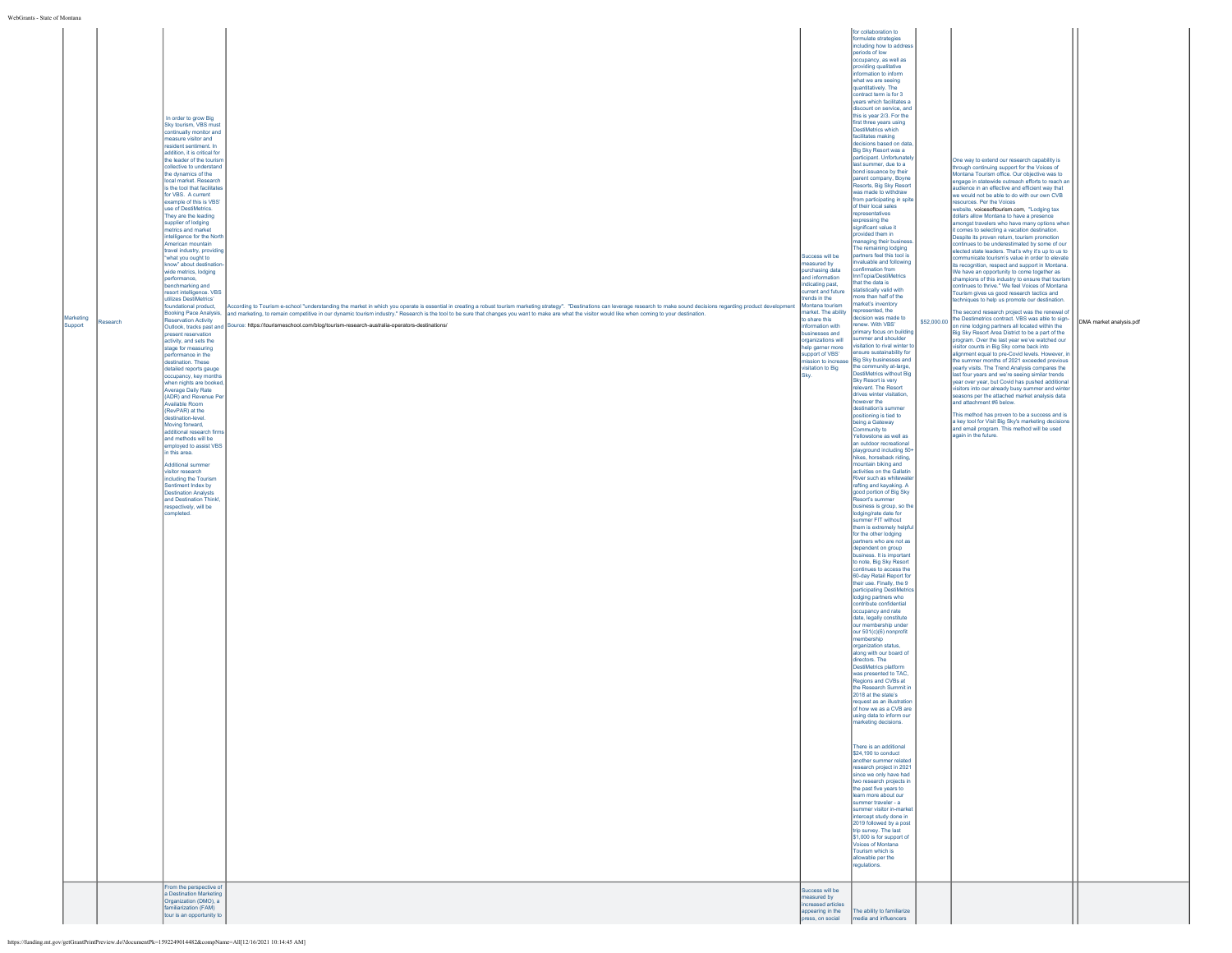| Publicity | Fam Trips                          | host meeting planners,<br>loperators, or travel<br>media and bloggers in<br>Big Sky to create<br>awareness and provide<br>a positive experience. In<br>other words.<br>to familiarize planners,<br>coordinators, operators<br>land/or media - with our<br>community. | event coordinators, tour  In FY20, VBS partnered with Visit Billings, MOTBD and Yellowstone Country, to support the 2019 Travel Bloggers Exchange or TBEX, in addition to hosting other media reps and influencers from both d<br>VBS partners with many MOTBD, Yellowstone Country and local Big Sky businesses to broaden the experiences of FAM participants. By hosting FAM's, VBS is able to frame the experience of the traveler and curate the trip in su<br>its priorities and marketing campaigns.<br>Source: https://www.wetravel.com/blog/fam-trips/ | via engagements<br>with those posts, in<br>addition to the<br><b>laroup business</b><br>from tour operator<br>representatives<br>who participate. | Imedia channels, on I with outdoor recreation<br>linfluencer channels lopportunities, unique<br>experiences, lodging and<br>dining options in Big Sky, \$10,000.00<br>In addition to its<br>proximity to YNP, will<br>leads generated for help VBS to garner<br>learned media.              |              | No FAM trips were held during FY21 due to the<br>COVID pandemic. This method has been very<br>successful to tell the story of Big Sky and will be<br>used again in the future.                                                                                                                                                                                                                                                                                                                                                                         |  |
|-----------|------------------------------------|----------------------------------------------------------------------------------------------------------------------------------------------------------------------------------------------------------------------------------------------------------------------|-----------------------------------------------------------------------------------------------------------------------------------------------------------------------------------------------------------------------------------------------------------------------------------------------------------------------------------------------------------------------------------------------------------------------------------------------------------------------------------------------------------------------------------------------------------------|---------------------------------------------------------------------------------------------------------------------------------------------------|---------------------------------------------------------------------------------------------------------------------------------------------------------------------------------------------------------------------------------------------------------------------------------------------|--------------|--------------------------------------------------------------------------------------------------------------------------------------------------------------------------------------------------------------------------------------------------------------------------------------------------------------------------------------------------------------------------------------------------------------------------------------------------------------------------------------------------------------------------------------------------------|--|
| Publicity | Press Promotions/Media<br>Outreach | VBS will use funds to<br>develop a media kit<br><b>lincluding press releases</b><br>and stock photography<br>for the media.                                                                                                                                          | Developing a media kit for VBS will allow VBS to create a tool to send to all media inquiries and international travel/tour operators who typically ask for the same pieces of information, photos, etc. This will save time f<br>and allow VBS to frame its brand exactly how it would like it to be seen and communicated out.<br>Source:https://www.investopedia.com/terms/m/media-kit.asp<br>Source: https://publicrelationssydney.com.au/media-kits-what-is-a-media-kit/                                                                                   | Success will be<br>Imeasured by<br>media kit and<br>list to share new<br>and updated<br>materials with on<br>an annual basis.                     | Marketing programs are<br>proven successful by<br>developing the said lintegrating messages<br>across multiple channels<br>developing a media of content delivery, and<br>effective public relations<br>efforts will multiply the<br>effect of dollars invested<br>in consumer advertising. | \$605,018.34 | There were many changes to the Visit Big Sky<br>during FY 21 from COVID 19 to our CEO leaving<br>our company and taking a new position in<br>Arizona. With the departure of our top executive.<br>this method as not used during FY21 because<br>the staff could only take on the necessary and<br>\$20,000.00 essential duties to keep the Visit Big Sky CVB<br>functioning in the absence of a CEO. This<br>method was not successful during FY21 and<br>was not budgeted for FY22 but the new CEO will<br>be using this method again in the future. |  |

# *Markething Method Evaluation Attachments*

| Attachment 1  | FY 21pie chart by segment.xlsx                      |
|---------------|-----------------------------------------------------|
| Attachment 2  | 1 West Yellowstone Ad.pdf                           |
| Attachment 3  | Airport Banners Interior 1.pdf                      |
| Attachment 4  | Airport Banner Interior 2.pdf                       |
| Attachment 5  | Lee Newspaper.docx                                  |
| Attachment 6  | Trend Analysis.pdf                                  |
| Attachment 7  | Find Your Sky (1).mp4                               |
| Attachment 8  | Visit Big Sky FY21 evaluation budget to actual xlsx |
| Attachment 9  |                                                     |
| Attachment 10 |                                                     |

## *Marketing Method Budget*

| <b>Marketing Segment</b> | <b>Marketing Method</b>              | <b>Bed tax funded budget</b> | Non bed tax funded budget (optional) |
|--------------------------|--------------------------------------|------------------------------|--------------------------------------|
| Consumer                 | <b>Print Advertising</b>             | \$16,000.00                  | \$45,500.00                          |
| Consumer                 | Online/Digital Advertising           | \$132,120.34                 | \$283,000.00                         |
| Consumer                 | Billboards/Out-of-Home               | \$1,500.00                   | \$7,500.00                           |
| Consumer                 | Website/Internet Development/Updates | \$16,700.00                  | \$15,000.00                          |
| Consumer                 | Social Media                         | \$8,288.00                   | \$6,000.00                           |
| Consumer                 | Electronic Adv - Newsletter, E-blast | \$5,000.00                   | \$0.00                               |
| Consumer                 | Digital Asset Management/Aquisition  | \$13,300.00                  | \$0.00                               |
| Consumer                 | Opportunity Marketing                | \$10,000.00                  | \$0.00                               |
| Consumer                 | Joint Ventures                       | \$39,500.00                  | \$13,700.00                          |
| Consumer                 | Photo/Video Library                  | \$70,000.00                  | \$50,000.00                          |
|                          |                                      | \$312,408.34                 | \$420,700.00                         |
| <b>Group Marketing</b>   | Multi-Media Marketing                | \$15,000.00                  | \$0.00                               |
| <b>Group Marketing</b>   | <b>Travel/Trade Shows</b>            | \$10,500.00                  | \$22,500.00                          |
|                          |                                      | \$25,500.00                  | \$22,500.00                          |
| Marketing Support        | Administration                       | \$71,400.00                  | \$140,589.00                         |
| <b>Marketing Support</b> | Marketing/Publicity Personnel        | \$47,500.00                  | \$12,162.00                          |
| <b>Marketing Support</b> | VIC Funding/Staffing/Signage         | \$56,160.00                  | \$10,807.00                          |
| <b>Marketing Support</b> | DMO Program Participation            | \$1,570.00                   | \$0.00                               |
| <b>Marketing Support</b> | Printed Material                     | \$5,930.00                   | \$0.00                               |
| <b>Marketing Support</b> | TAC/Governor's Conference meetings   | \$2,550.00                   | \$1,000.00                           |
| <b>Marketing Support</b> | Research                             | \$52,000.00                  | \$10,000.00                          |
|                          |                                      | \$237,110.00                 | \$174,558.00                         |
| Publicity                | Fam Trips                            | \$10,000.00                  | \$5,000.00                           |
| Publicity                | Press Promotions/Media Outreach      | \$20,000.00                  | \$0.00                               |
|                          |                                      | \$30,000.00                  | \$5,000.00                           |
|                          |                                      | \$605,018.34                 | \$622,758.00                         |

### *Miscellaneous Attachments*

**Description File Name File Size**

# *Reg/CVB Required Documents*

| Description             | File Name                           | <b>File Size</b> |
|-------------------------|-------------------------------------|------------------|
| Required Documents      | Required signed documents.pdf       | 753 KB           |
| Signed Board Approval   | Signed Board Minutes.pdf            | 172 KB           |
| <b>Budget Pie Chart</b> | VBS-CVB FY 21 budget pie chart.xlsm | 149 KB           |
|                         |                                     |                  |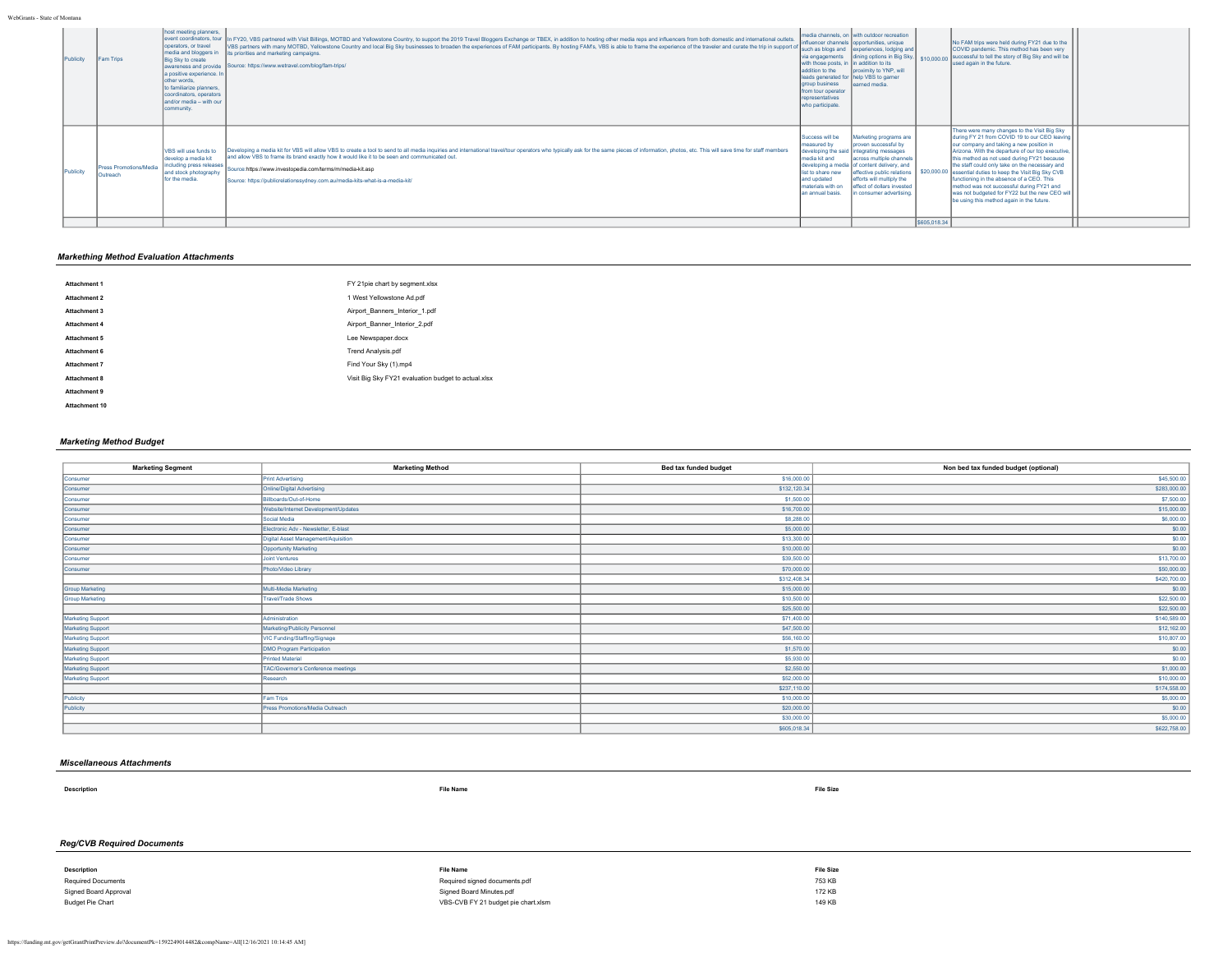# *Reg/CVB Required Documents*

| Description           | <b>File Name</b>                    | <b>File Size</b> |
|-----------------------|-------------------------------------|------------------|
| Required Documents    | Required signed documents.pdf       | 753 KB           |
| Signed Board Approval | Signed Board Minutes.pdf            | 172 KB           |
| Budget Pie Chart      | VBS-CVB FY 21 budget pie chart.xlsm | 149 KB           |